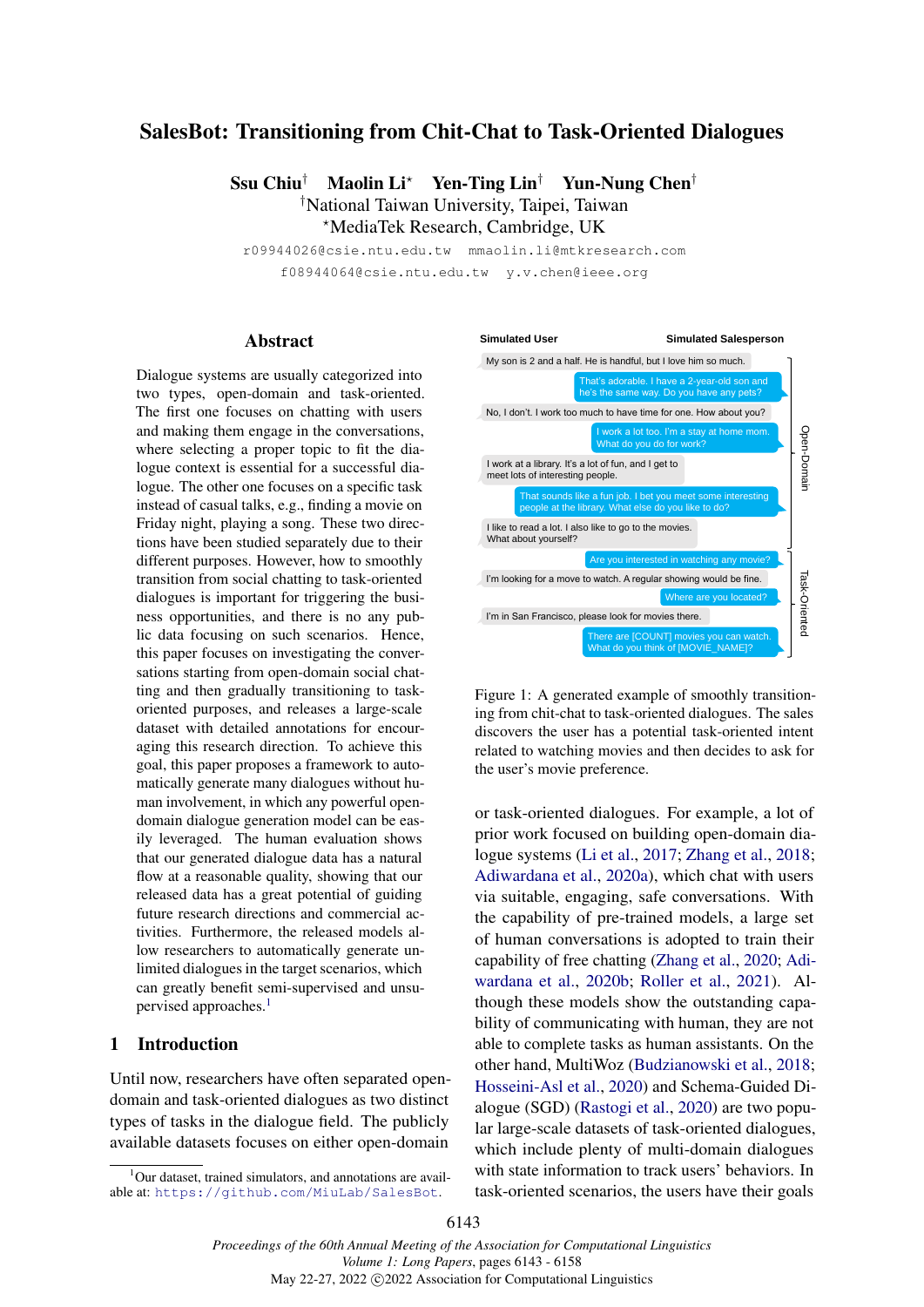before starting the conversations, so the way we evaluate the system's performance is whether the system can successfully complete the users' goals. However, both skills of social chatting and taskoriented dialogues are important and may be used in a single conversation.

Considering that both skills are essential for a human-like dialogue system, the recent work [\(Sun](#page-10-2) [et al.,](#page-10-2) [2021\)](#page-10-2) merged those two capabilities by inserting chit-chat sentences into the existing taskoriented dialogue data. The idea is to allow the agent gains more social, personalized communication skills when focusing on task-oriented dialogue generation. Even the released data contains both social and task-oriented dialogues, each dialogue still focuses on a task-oriented scenario where the user has the goal before starting the conversation. In our target scenarios as illustrated in Figure [1,](#page-0-1) the conversation starts without any specific goal in the user's mind, and the agent explores the potential task-oriented intents and smoothly transitions to a task-oriented conversation. The focus of this paper is more similar to a salesperson's capability, where he/she needs to chat with the user and discovers the implicit task-oriented intents that fit the business purposes and navigates the user to complete a task, such as purchasing a product, reserving a restaurant, or booking a hotel room. Hence, a new pipeline for constructing such data is proposed. Each dialogue in the released dataset starts with discovering a potential task-oriented intent of a user in the social conversation and ends in completing a specific task. Even though high-quality chit-chats and task-oriented dialogues can be separately generated shown in prior work [\(Hosseini-Asl](#page-9-5) [et al.,](#page-9-5) [2020;](#page-9-5) [Adiwardana et al.,](#page-9-2) [2020b;](#page-9-2) [Roller et al.,](#page-9-3) [2021\)](#page-9-3), how to generate our desired dialogues has not been fully studied and remained unresolved.

[Yu et al.](#page-10-3) [\(2017\)](#page-10-3) built a dialogue framework for users not having a clear intention, where mixing social responses into the conversation guides the flow to a specific movie they want to promote. Our paper has a similar idea about exploring the potential topics in the social conversations and then promoting the targeted tasks. Although the prior work proposed the proper framework for the target scenarios, it required manual rules for dialogue strategies, making it difficult to scale. Also, it only covers a single domain (movie) and there is no any publicly available data for following research

work. This paper covers more common topics by taking advantage of the existing natural language generation models trained on substantial dialogue datasets, and releases the first large-scale dialogue dataset with conversations naturally transitioning from chit-chats to task-oriented forms. Our contributions can be summarized as 4-fold:

- We present a framework with a simulated user and a simulated salesperson to automatically generate dialogues that smoothly transitions from social chit-chats to task-oriented dialogues, where the components inside the framework can be easily replaced by any desired models for better flexibility.
- Human evaluation on the generated dialogues demonstrates that the proposed method produces dialogues with reasonable quality and natural conversation flows.
- We release the *first* large-scale dataset of dialogues transitioning from chit-chat to taskoriented scenarios, which contains the automatically generated dialogues and the detailed human annotations for enabling the future research work.
- The released framework with both user and sales simulators allows researchers to generate unlimited dialogues for semi-supervised and unsupervised usage.

#### 2 Proposed Approach

Figure [2](#page-2-0) illustrates our proposed framework for constructing the dataset. It can be divided into three main parts: (1) open-domain dialogue generation, (2) chit-chat to task-oriented transition, and (3) taskoriented dialogue (TOD) generation.

#### 2.1 Open-Domain Dialogue Generation

As shown in Figure [1,](#page-0-1) the conversations start with social chatting between users and salespersons. To generate high-quality open-domain dialogues, the pre-trained dialogue generation models can be adopted. Here we choose BlenderBot [\(Roller et al.,](#page-9-3) [2021\)](#page-9-3) as our pre-trained generation model due to its outstanding capability trained on the largestever open-domain data. It shows the ability to be engaging, knowledgeable, and empathetic at a certain level by multi-tasking on the Blended Skill Talk (BST) dataset [\(Smith et al.,](#page-10-4) [2020\)](#page-10-4) with several different datasets blending.

Because users may explore any topics they want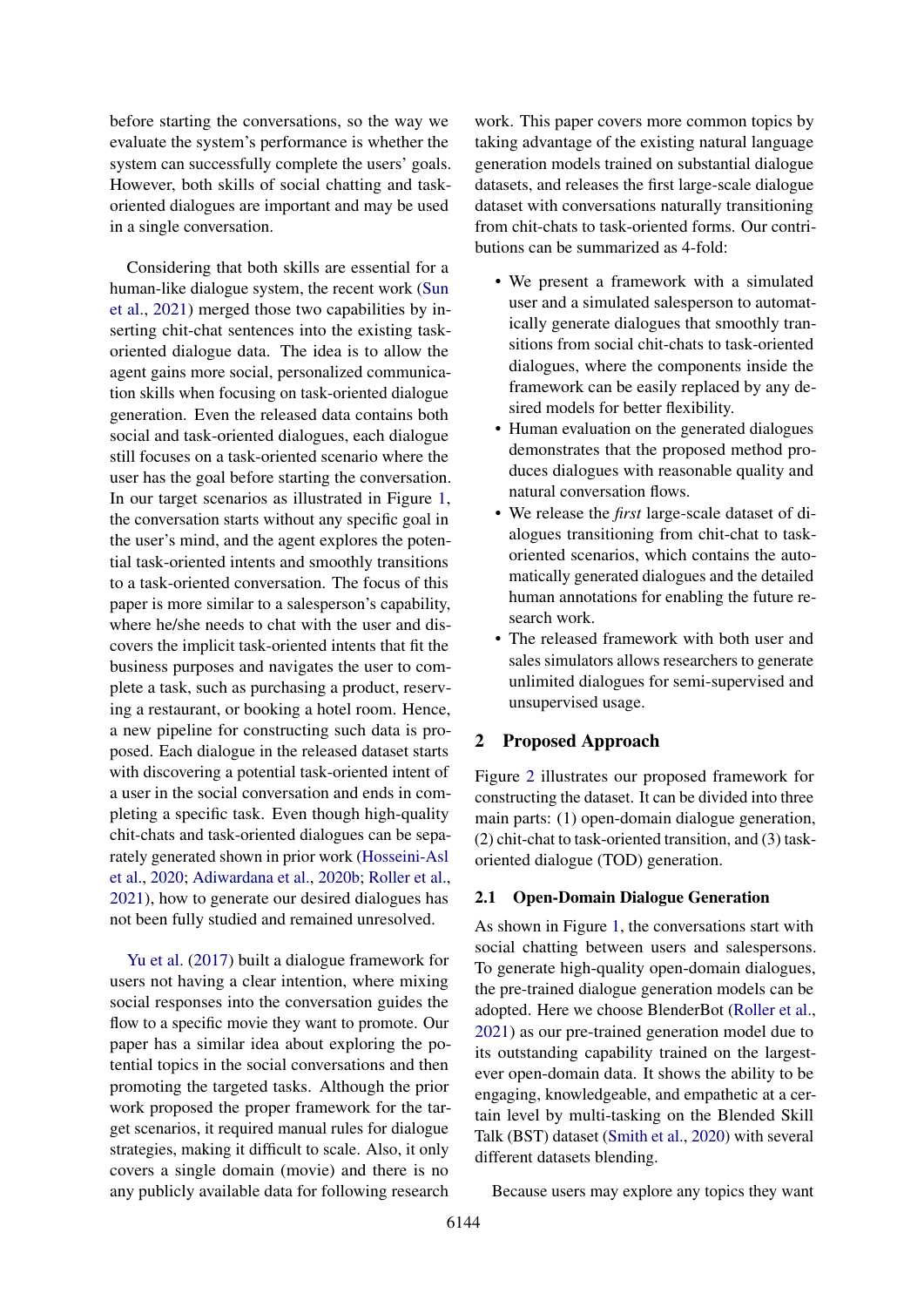<span id="page-2-0"></span>

Figure 2: Illustration of the proposed framework that generates data transitioning from open-domain chit-chats to task-oriented dialogues.

to discuss in a real-world setting, we manipulate the user and the sales to have different personas in order to cover wide-range topics in our generated dialogues. This can be easily implemented by the package ParlAI<sup>[2](#page-2-1)</sup> [\(Miller et al.,](#page-9-7) [2017\)](#page-9-7), which allows us to build two BlenderBots to self-chat with each other in order to construct various dialogues involving different personas [\(Smith et al.,](#page-10-4) [2020\)](#page-10-4).

## 2.2 Chit-Chat to Task-Oriented Transition

From a salesperson's perspective, *how to capture the suitable timing* and *how to promote the target products/tasks* are two main challenges. This paper proposes two components to address the above issues; specifically, a task-oriented intent detector and a transition turn generator focus on capturing the suitable timing and deciding how to smoothly transition to the target task respectively.

#### 2.2.1 Task-Oriented Intent Detection

To find out the good timing during social chatting, we focus on detecting whether the user currently has an implicit intent related to the target tasks. In our case, an intent indicates what a user desires to do or what he/she is very likely to do if someone encourages him/her to do so. If our intent detector is able to capture any task-oriented intent in the social content with diverse topics, it tells us the suitable timing for guiding the dialogue to a specific topic and then transition to a corresponding task-oriented conversation. Table [1](#page-2-2) shows the intents we focus on in this paper, and other desired intents can be easily extended by our approach.

<span id="page-2-1"></span>Although detecting intents in task-oriented dialogues has been studied for long time, the intent detection models trained on task-oriented datasets cannot be directly utilized. The reason is that the in-

<span id="page-2-2"></span>

| <b>Intent</b>                                                   | <b>Description</b>                                                                            |
|-----------------------------------------------------------------|-----------------------------------------------------------------------------------------------|
| <b>FindMovies</b>                                               | find movies to watch<br>GetTimesForMovie obtain the available time for<br>watching a movie    |
| <b>FindAttractions</b><br>LookupMusic<br>PlaySong<br>LookupSong | find attractions to visit<br>find music to listen to<br>play songs<br>find songs to listen to |

Table 1: Descriptions of intents.

tents in our scenarios are different from the intents in classical task-oriented data, where former ones are more *implicit* and the latter ones are more *explicit*. For example, a user utterance with the intent FindAttraction in our case may be "*I never visit France, but I heard that it is a good place.*" instead of "*Find me the landmarks in Paris.*" in classical task-oriented dialogue datasets. Therefore, this paper proposes to leverage the powerful capability of question answering (QA) systems to identify the potential task-oriented intents in a zero-shot fashion [\(Namazifar et al.,](#page-9-8) [2020\)](#page-9-8). Specifically, we use the pre-trained QA model and ask whether the user has a certain intent given the current dialogue. The questions need to be designed for describing the target task-oriented intents, and we use the following ways to create the questions focusing on task-oriented intents.[3](#page-2-3)

- 1. Questions based on descriptions: we create questions associated with all intents based on their natural language descriptions, e.g. "*Is the intent asking about playing songs?*" for the intent PlaySong.
- 2. Paraphrased questions: to enhance the detection recall for open-domain dialogues, for each intent, we paraphrase the descriptionbased questions via a high-quality paraphras-

<span id="page-2-3"></span><sup>&</sup>lt;sup>3</sup>The manually-designed questions are listed in the Appendix [A.](#page-10-5)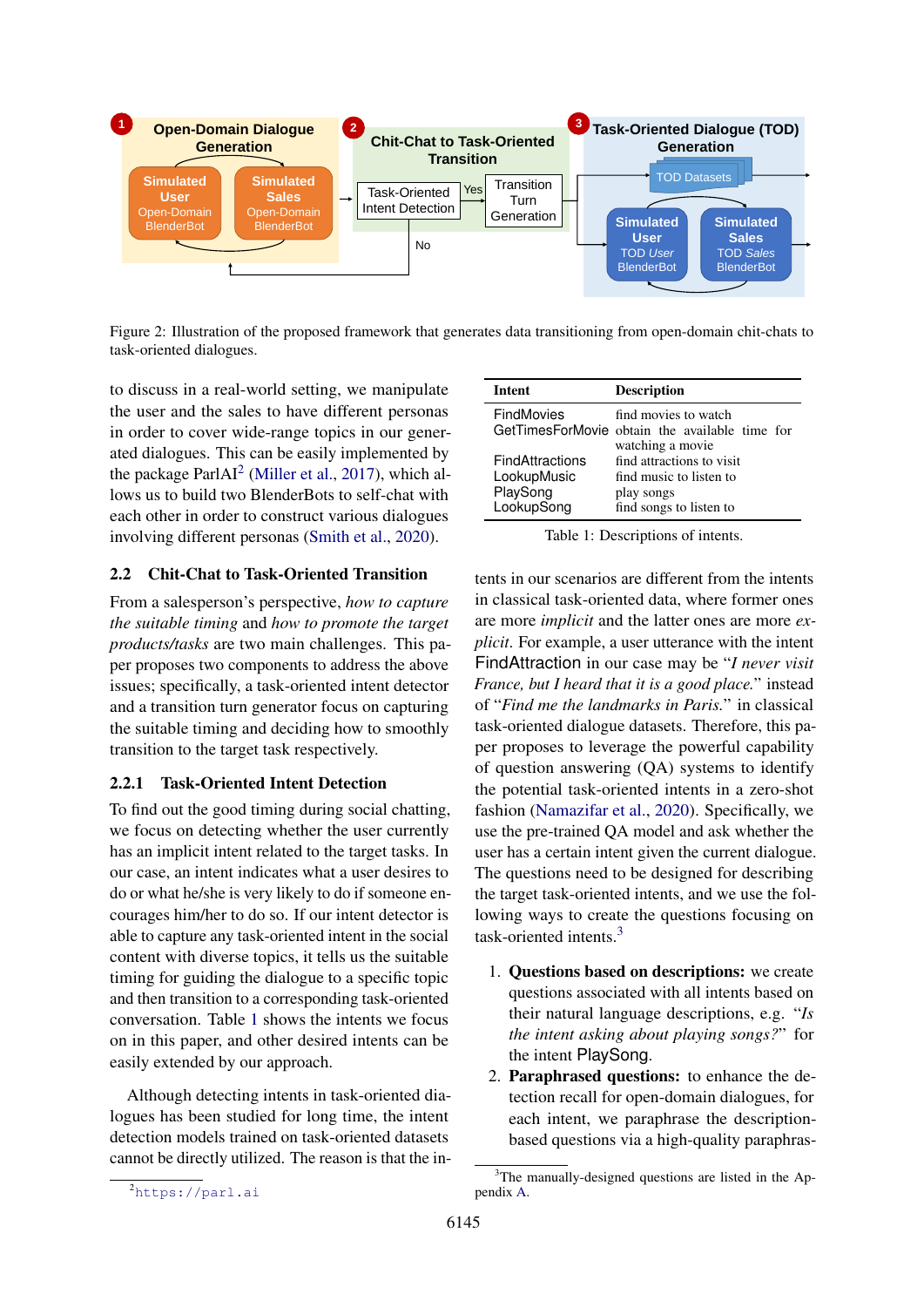<span id="page-3-0"></span>

Figure 3: Zero-shot task-oriented intent detection.

ing T5 model pre-trained on Quora Question Pairs data for its paraphrasing capability [\(Wang et al.,](#page-10-6) [2017\)](#page-10-6).

The proposed intent detector is illustrated in Figure [3,](#page-3-0) where the inputs are the open-domain conversation along with intent-related questions, and the outputs are Yes/No answers to these questions. We assume that a user has a task-oriented intent when the detector outputs Yes to the associated question. Note that any type of QA models can be adopted in our framework. Here we start with a QA model pre-trained on large open-domain QA data, e.g., SQuAD [\(Rajpurkar et al.,](#page-9-9) [2018\)](#page-9-9) or CommonsenseQA [\(Talmor et al.,](#page-10-7) [2019\)](#page-10-7), which is supposed to be equipped with certain common knowledge and the reasoning ability useful for our intent detector. Furthermore, the general QA model may not be capable of correctly answering intent-related questions since the contexts and questions differ a lot from ones in the general QA data. To reduce the mismatch, we fine-tune the QA model on a publicly available task-oriented dataset (e.g., SGD). Specifically, the annotated intents in task-oriented dialogues are utilized to create the associated QA data, where there is a ground truth answer (Yes/No) to each intent-related question at all dialogue turns. Then the built training data (TOD-QA shown in Figure [3\)](#page-3-0) allows the general QA model to better identify task-oriented intents. Although fine-tuned on the task-oriented dataset, we find that the model benefits from pre-training and thus it can be well applied to open-domain dialogues.

#### 2.2.2 Transition Turn Generation

This section describes how we generate the transition turn that bridges open-domain and taskoriented dialogues. Our transition turn generation procedure is composed of two parts: 1) using a template transition sentence to trigger the corresponding task-oriented user reaction and 2) re-generating the transition turn for better fluency and diversity.

<span id="page-3-1"></span>

|        | <b>Template-based generation</b>               |  |
|--------|------------------------------------------------|--|
| User:  | I like to read a lot. I also like to go to the |  |
|        | movies. What about yourself? - FindMovies      |  |
| Sales: | Do you want to find movies by genre and op-    |  |
|        | tionally director?                             |  |
| User:  | I'm looking for a movie to watch. A regular    |  |
|        | showing would be fine.                         |  |
|        |                                                |  |
|        | <b>Generative-based Re-generation</b>          |  |
| User:  | I like to read a lot. I also like to go to the |  |
|        | movies. What about yourself?                   |  |
| Sales: | Are you interested in watching any movie?      |  |
| User:  | I'm looking for a movie to watch. A regular    |  |

Figure 4: The upper block is a template-based transition example. When detecting the task-oriented intent FindMovies, its intent descriptions trigger a template transition sentence (in *italics*), and then these two user turns are used to re-generate a transition as shown in the lower block to substitute the template transition.

Template-based For each task-oriented intent, we adapt its intent description in the ontology to create a corresponding template question (e.g., *Do you want to [Intent Description]?*) as the transition sentence shown in the upper block of Figure [4.](#page-3-1) Although using template-based transition is simple and effective, it however makes the salesperson too aggressive and invariant to be professional.

Generative-based To improve the fluency of transition and increase the diversity of word usage, we propose a generative-based approach to re-generate more smooth and nature transitions. With a similar idea as [\(Ennen et al.,](#page-9-10) [2021;](#page-9-10) [Seveg](#page-9-11)[nani et al.,](#page-9-11) [2021\)](#page-9-11), our goal is to predict a transition utterance that can naturally bridge the past and the future utterances as below.

$$
p(a_t | u_t, u_{t+1}) = \prod_{k=0} p(a_{t,k} | u_t, u_{t+1}, a_{t,1:k-1}),
$$

where  $a_t$  is the current utterance,  $u_t$  is the past utterance,  $u_{t+1}$  is the future utterance, and k the  $k$ -th token in  $a_t$ .

Specifically, we feed the last user's open-domain utterance and the first user's task-oriented utterance in our generated data as inputs, and learn to predict the template transition turn. To learn the capability of connecting different topics smoothly, the newly published data OTTers [\(Sevegnani et al.,](#page-9-11) [2021\)](#page-9-11) is leveraged for training our generative model. This data focuses on bridging two different topics via the transition in an entity path of a commonsense knowledge graph. The assumption of using this dataset is that open-domain utterances can be viewed as the previous topic and task-oriented utterances as the new one, so learning the transition turn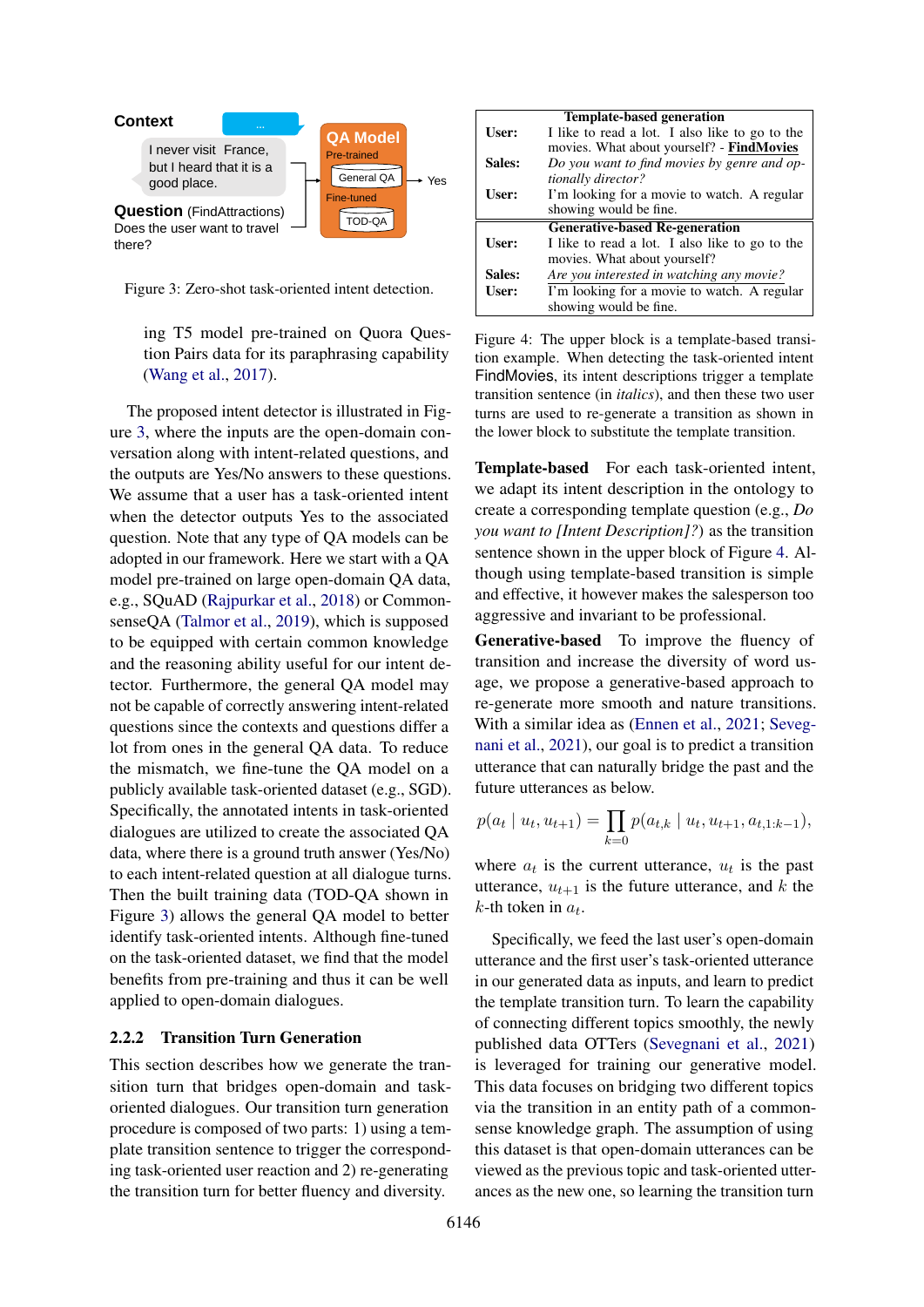is the same as learning how to smoothly transition from open-domain to task-oriented dialogues.

#### <span id="page-4-3"></span>2.3 Task-Oriented Dialogue Generation

After detecting the potential task-oriented intent and generating the transition turn, it is natural to continue the dialogue in a task-oriented scenario illustrated in the right part of Figure [2.](#page-2-0) Here we propose two ways of generating task-oriented dialogues following the transition turn.

Merge SGD It is naive to simply merge an appropriate task-oriented dialogue taken from TOD data with a chit-chat dialogue to create such dialogue. In more details, all task-oriented dialogues in the SGD dataset are grouped by intents, and one TOD dialogue is sampled based on the detected task-oriented intent to append to the transition turn and form a new dialogue containing both chit-chat and TOD. Note that the delexicalized version of SGD [\(Sun et al.,](#page-10-2) [2021\)](#page-10-2) is used to avoid severe inconsistency between open-domain and task-oriented parts.

Task-Oriented Simulation Different from opendomain social chatting, the roles in task-oriented dialogues are important. Therefore, two task-oriented simulators are trained, one for users and another for salespersons. Considering that training on task-oriented dialogues from scratch may limit the diversity of the generated dialogues, to generate the context-aware, fluent, and consistent conversations, we use the same type of open-domain dialogue generation models, BlenderBot [\(Roller et al.,](#page-9-3) [2021\)](#page-9-3), and additionally train on either user turns or agent turns in task-oriented dialogues for TOD User BlenderBot and TOD Sales BlenderBot. By allowing two simulators to talk with each other, they can generate endless conversations until one of the termination conditions is satisfied. There are three commonly used termination strategies we use when building our dataset: (1) Any pre-defined keyword appears in the utterance, e.g., *bye*. (2) The sales simulator generates a special token representing the ending of a dialogue. (3) When the dialogue starts to repeat itself, i.e., repeatedly producing the same utterances, because it usually means no more useful information.

The proposed framework enables us to construct a large-scale dataset with dialogues transitioning from open-domain to task-oriented scenarios, which align well with the salesperson's business potential.

## 3 Data Quality Evaluation

We use a widely-used crowdsourcing platform, Amazon Mechanical Turk  $(AMT)^4$  $(AMT)^4$ , to collect human feedback for our generated dialogues.

#### <span id="page-4-2"></span>3.1 Model Settings

Intent Detector Our QA model is DistillBert [\(Sanh et al.,](#page-9-12) [2020\)](#page-9-12) pre-trained on the general QA data, SQuAD 2.0 [\(Rajpurkar et al.,](#page-9-9) [2018\)](#page-9-9), and then fine-tuned on TOD data, SGD. The value of learning rate and batch size are 3e-5 and 64 respectively with AdamW optimizer [\(Loshchilov and Hutter,](#page-9-13) [2019\)](#page-9-13) for 20 epochs.

Transition The T5 (T5-small) model is trained to generate transitions with a learning rate of 5e-5 with Adafactor optimizer [\(Shazeer and Stern,](#page-9-14) [2018\)](#page-9-14) and batch size of 16. We train our models for 5 epochs and select the model with lowest loss in the dev set. During decoding, we mix top-K sampling of 80 and top-p (nucleus) sampling of 0.95 [\(Holtzman et al.,](#page-9-15) [2020\)](#page-9-15).

Dialogue Generation To generate task-oriented utterances, we train our two simulators on the model BlenderBot-400 $M<sup>5</sup>$  $M<sup>5</sup>$  $M<sup>5</sup>$  with the same training setting with generative transition. During generation, we use top-K sampling [\(Fan et al.,](#page-9-16) [2018\)](#page-9-16), where K is set to 120 for encouraging more diversity in dialogues.

## 3.2 Crowdsourcing Tasks

We randomly pick about 4,000 dialogues for two human evaluation tasks submit to AMT. The first task is designed for collecting feedback about the *entire* dialogue, while the second one focuses on the *transition* part due to the main goal of this paper. Table [2](#page-5-0) shows the dialogue example presented to crowdworkers for evaluation. Because our target dialogues can be viewed as salespersons' capability, we describe the context to the recruited crowdworkers that the given dialogues are between a beginner salesperson and his/her customer and ask workers to provide feedback from different aspects in terms of the sales' strategies. Note that the annotators are not aware that the dialogues are machine-generated, so the collected feedback is for human sales communication skills. Each task is briefly described below, and the full annotation guideline can be found in the Appendix [B.](#page-11-0)

<span id="page-4-0"></span><sup>4</sup><https://www.mturk.com/>

<span id="page-4-1"></span><sup>5</sup><https://parl.ai/projects/blenderbot2/>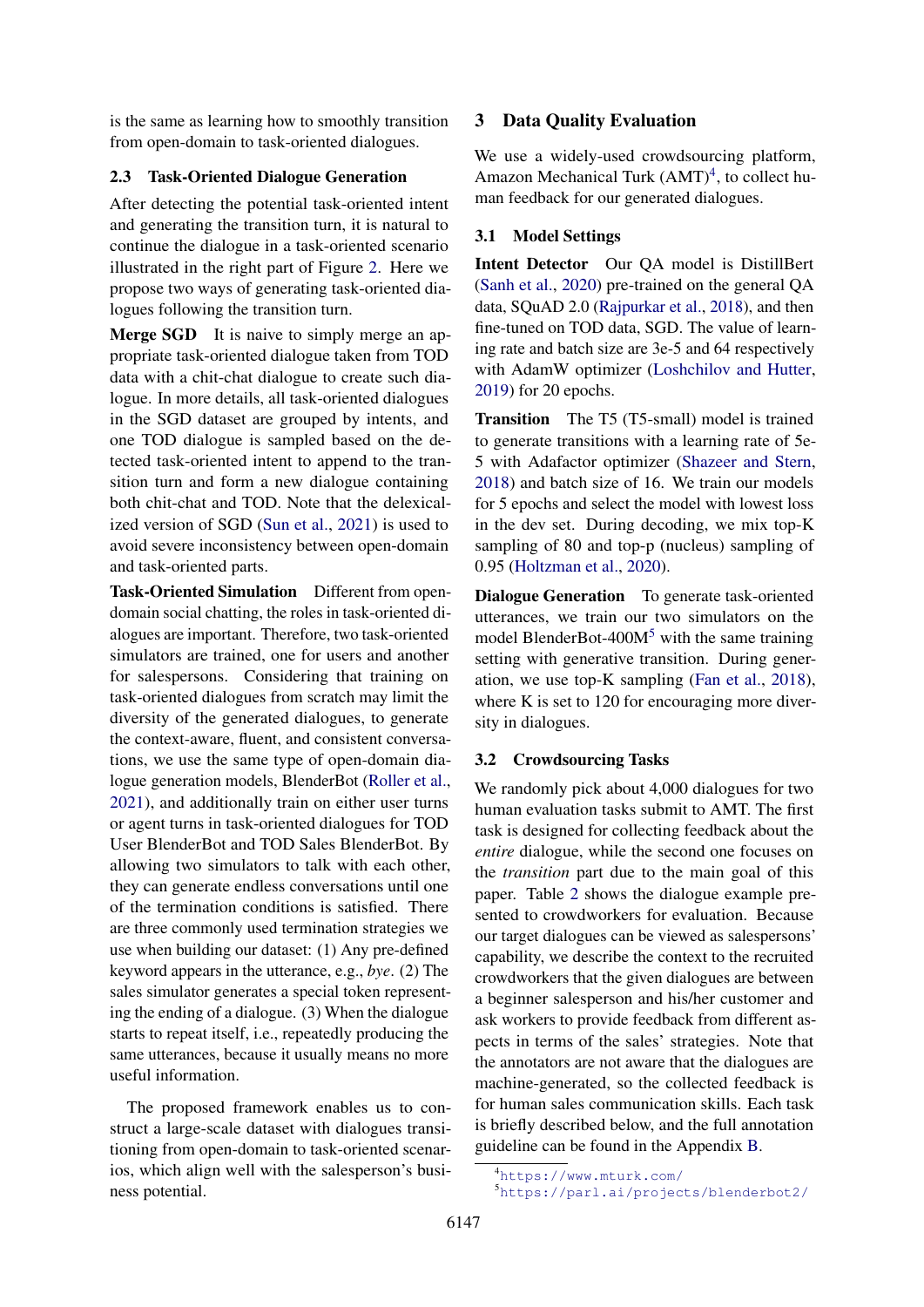<span id="page-5-0"></span>

| <b>Sales:</b> | Cigarettes are pretty bad for you, but they're so    |
|---------------|------------------------------------------------------|
|               | tasty! Do you like to smoke in your free time?       |
| <b>User:</b>  | Yes, I enjoy smoking in my free time. I also         |
|               | enjoy lifting weights and squatting.                 |
| Sales:        | That's great! I like to lift weights as well. It's a |
|               | great way to stay in shape.                          |
| <b>User:</b>  | I love to play video games. I play a lot of League   |
|               | of Legends. What about you?                          |
| Sales:        | Yes, it is. I enjoy it a lot. What else do you enjoy |
|               | doing in your spare time?                            |
| <b>User:</b>  | I enjoy playing video games as well! I also like     |
|               | to go to the movies.                                 |
| Sales:        | I usually watch a movie. I found [count] movies.     |
|               | What about [title], [title], or [title]? - [Transi-  |
|               | tion]                                                |
| User:         | I wanna find some Romance movies online.             |
| Sales:        | What do you think about [title], [title] or [title]? |
| <b>User:</b>  | Is there anything else? Violent movies would be      |
|               | nice. I like the director Jia Zhangke.               |
| Sales:        | There's [count] movie that might suit your inter-    |
|               | ests. What about [title]?                            |
| <b>User:</b>  | Ash Is Purest White sounds great. I wanna watch      |
|               | that movie now. I wanna watch it with subtitles.     |

Table 2: A partial dialogue sample presented to AMT workers, where the transition turn in *italics* only highlighted in Task 2.

Task 1: Salesperson-Customer Conversation The workers were presented with one entire dialogue and asked to rate (from 1 to 5) the entire conversation from three aspects: Relevance (Q1— How relevant is the recommended product or service to the conversation context?), Aggressiveness (Q2—How aggressive is the salesperson's communication strategy?), and Overall (Q3—Do you think the sales conversation is overall a good example of making a sales recommendations?).

Task 2: Chit-Chat to Task-Oriented Transition In addition to the entire dialogue, we also explicitly highlight the transition turn in the dialogue when presenting to crowdworkers. Similarly to the first task but only focusing on the transition part, we asked workers to rate from 1 to 5 from the following aspects: **Right Time**  $(Q1$ —Is it a good timing to make the transition?), Relevance (Q2—Is the transition relevant to the conversation context?), Aggressiveness (Q3—Is the transition aggressive?), and Overall (Q4—Do you think it is overall a good transition?). In each question, the detailed descriptions of all ratings are given to crowdworkers to ensure they have consistent understanding for all ratings. In addition, to enrich the transition turns and ensure their quality, we generate 4 additional transitions and ask workers to choose the best one. All transitions and ratings are included in our released data.

<span id="page-5-1"></span>

| Intent                 | #Dialogues | Avg Length |
|------------------------|------------|------------|
| FindMovies             | 1,792      | 18         |
| GetTimesForMovie       | 30         | 19         |
| <b>FindAttractions</b> | 1,296      | 16         |
| LookupMusic            | 490        | 16         |
| PlaySong               | 300        | 15         |
| LookupSong             |            | 18         |
| Merge SGD              | 2.014      | 21         |
| <b>TOD Simulation</b>  | 1,902      | 13         |
| Total                  | 3.916      | 17         |

Table 3: Statistics of the sampled dialogues.

Task 3: Customer's Implicit Intent Considering that detecting potential intents plays an important role in our framework, we further investigate the influence of intent detectors. To evaluate the performance of different detectors, crowdworkers are presented with a conversation snippet and the detected intent results from three detectors, and they are asked to rank the intents in terms of their relevance to the conversation. Three evaluated detectors are: Detector1—pre-trained on SQuAD 2.0 (Section [3.1\)](#page-4-2), Detector2—additionally pre-trained on SWAG [\(Zellers et al.,](#page-10-8) [2018\)](#page-10-8) and Common-senseQA [\(Talmor et al.,](#page-10-7) [2019\)](#page-10-7), and Detector3 adapted from TransferQA [\(Lin et al.,](#page-9-17) [2021\)](#page-9-17), which learns dialogue state tracking knowledge from several general QA datasets. We evaluate 1,500 conversation snippets, and three workers are recruited to rank intents for each snippet.

#### 4 Results and Analysis

For brevity, we use *T* to denote *Task* in the following. Each dialogue is evaluated by three crowdworkers so that we can check the annotation variance for reliable results.

## 4.1 Generated Dialogue Evaluation

Table [3](#page-5-1) presents the statistics of the randomly sampled dialogues submitted to AMT. The average length of chit-chat turns in *Merge SGD* and *TOD Simulation* are about 4.5. The evaluation results of all dialogues are visualized in the top charts of Figure [5,](#page-6-0) and the bottom charts show the results for existing TOD data (Merge) and simulator-generated TOD (Simulator).

It can be observed that our framework is able to produce *context-relevant* task-oriented conversations to match the topic of open-domain dialogues (Q1 in T1; Q2 in T2). This indicates that we can ensure the dialogue flow from open-domain to taskoriented dialogues is natural. The median relevance scores are slightly higher than the *Neutral* line, sug-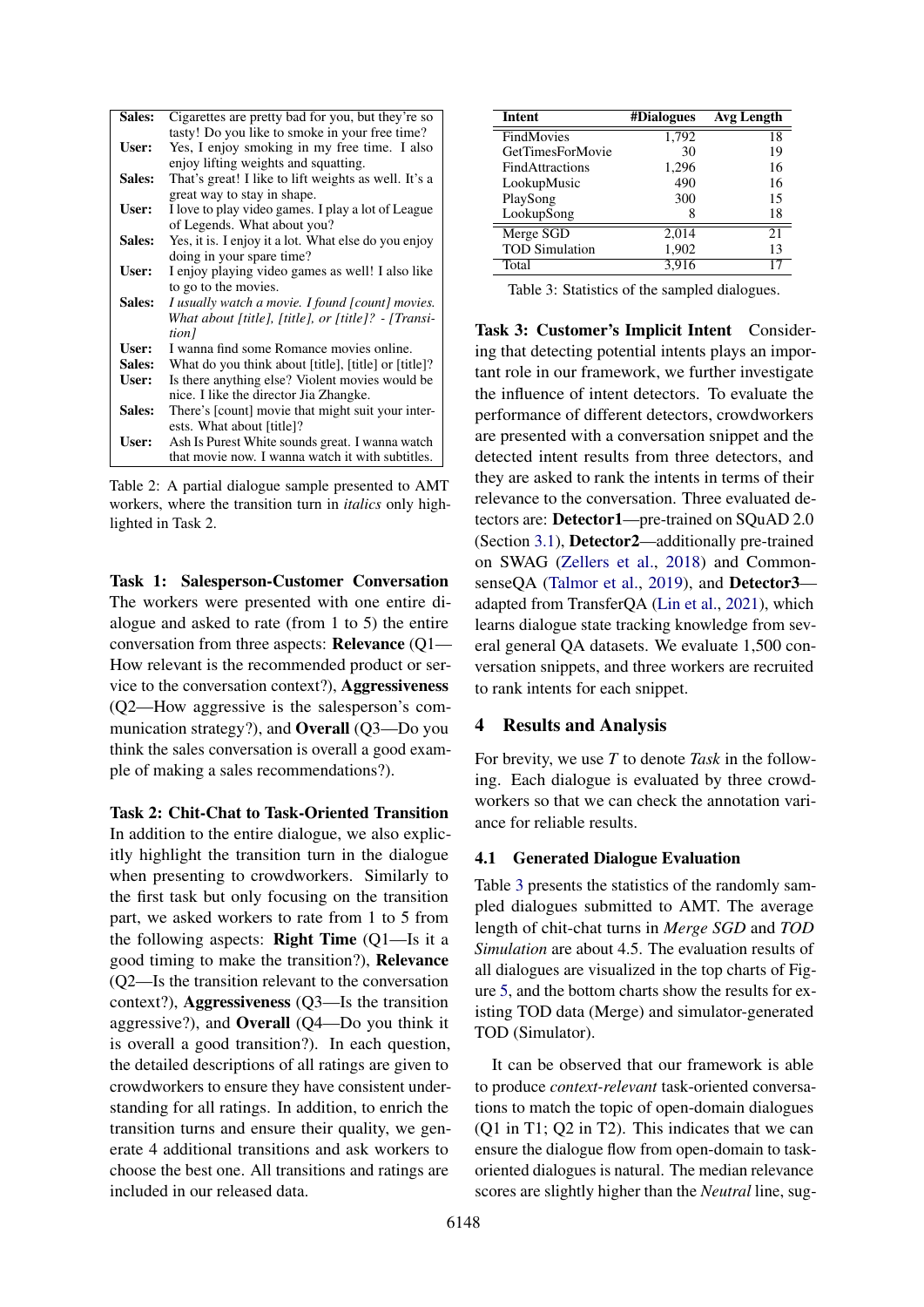<span id="page-6-0"></span>

Task 1: Conversation Evaluation

Task 2: Transition Evaluation

Figure 5: Score distribution of task 1 (left) and 2 (right). The top charts are averaged scores over three workers for all dialogues. The bottom charts are the separated averaged scores where TOD is from *Merge SGD* and *Simulators*. ↑ indicates the higher score the better of this aspect and vice versa for ↓.

gesting that our sales simulator can perform his sales strategy without annoying customers. The observation further demonstrates the feasibility and effectiveness of our proposed method. In terms of the salesperson's aggressiveness, crowdworkers think that the transition is neutral and somewhat aggressive, showing that smoothly transitioning is still an important research problem to explore. Furthermore, the transition timing scores (Q1 in T2) also demonstrate that our proposed task-oriented intent detection can capture a suitable moment in a zero-shot setting, so that the sales may not miss any business opportunity of product promotion.

We can observe that most of overall scores (Q3 in T1; Q4 in T2) are above *Neutral* (Score 3)<sup>[6](#page-6-1)</sup>, indicating that the generated dialogues and transitions are overall good for a salesperson's business perspective. The human judgement demonstrates that our proposed approach is capable of simulating a large-scale *reasonable* dialogues aligned with our

purpose, implying that both research community and industries can greatly benefit from our released data and the built simulators that can continuously generate more data for training. Our framework and the constructed dataset reduce the cost for largescale data requirement for better practice.

To further investigate whether the proposed *TOD simulators* described in Section [2.3](#page-4-3) can generate reasonable dialogues compared to *Merge SGD*, we visualize their individual scores as shown at the bottom of Figure [5.](#page-6-0) There is no significant difference between two groups, and we further investigate their score distribution of each question shown in Figure [6.](#page-7-0) Both results tell that given the context of open-domain utterances, our TOD simulators are able to generate the suitable task-oriented dialogues with comparable quality to those from the publicly available benchmark TOD data–SGD. Consequently, our framework can be utilized to generate large-scale data cost-effectively and the generation quality is comparable with the current benchmark dialogue data.

<span id="page-6-1"></span><sup>&</sup>lt;sup>6</sup>The full description of each score is presented in Appendix [B.](#page-11-0)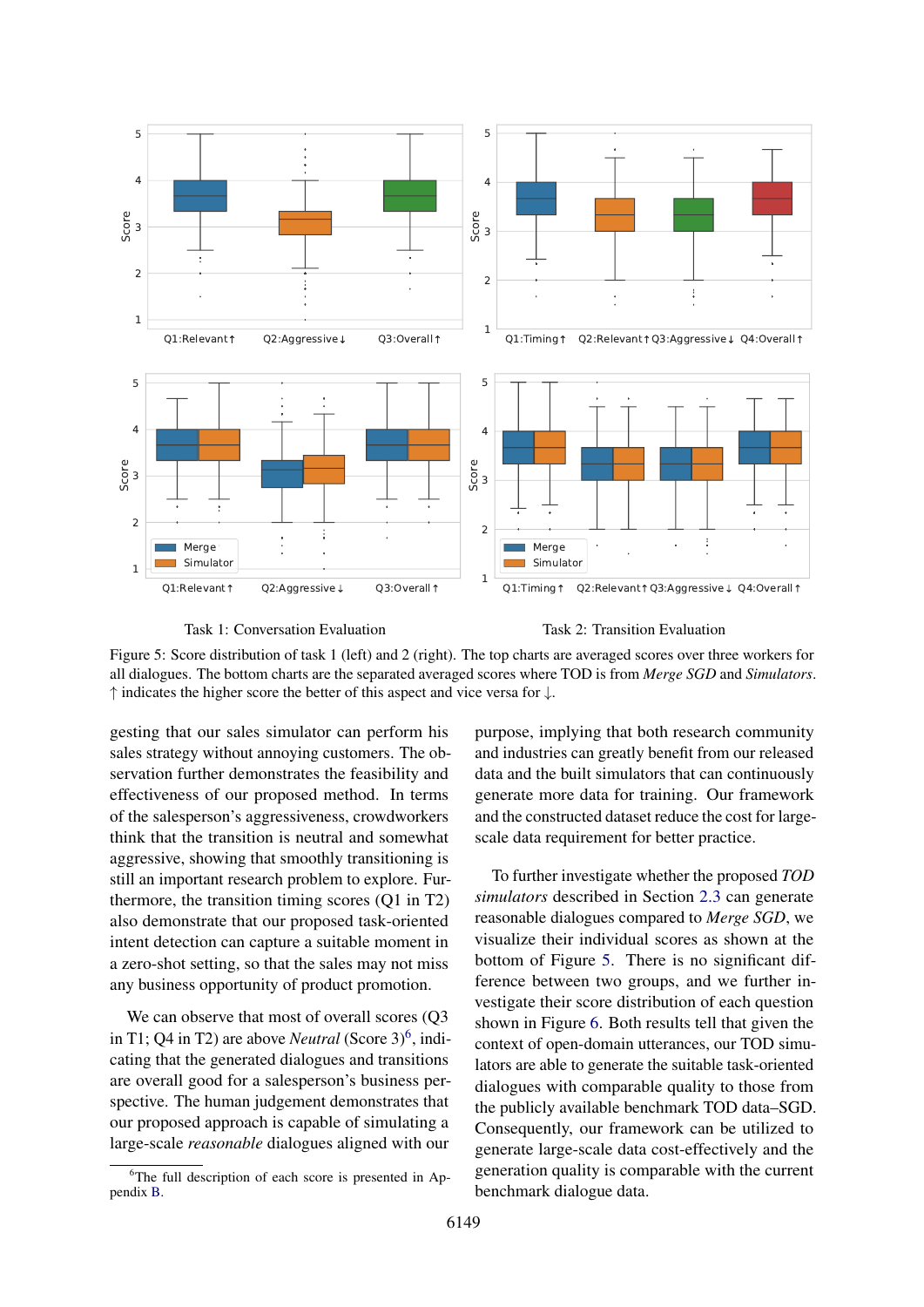<span id="page-7-0"></span>

Figure 6: The score distribution between *Merge SGD* and *TOD Simulators* in terms of their overall dialogue quality (Q3 of T1).

<span id="page-7-1"></span>

| <b>Detector</b>                   | Avg Rank      |
|-----------------------------------|---------------|
| Detector1: SQuAD 2.0              | $1.74 + 0.48$ |
| Detector2: + SWAG + CommonsenseOA | $1.77 + 0.48$ |
| Detector3: TransferOA             | $2.00 + 0.52$ |

Table 4: The average ranks of three detectors.

#### 4.2 Intent Detector Comparison

Table [4](#page-7-1) shows the average ranks of three detectors described in T3. We find that Detector1 (pretrained on SQuAD 2.0) and Detector2 (pre-trained on SQuad 2.0, SWAG, CommonsenseQA) perform almost the same, implying that simply pretraining on extra commonsense-related QA data may not significantly improve the ability of detecting implicit intents. Possible reasons may be either that these datasets include quite similar knowledge about our target intents, or our zero-shot QA model reaches its capacity bottleneck. How to better utilize commonsense knowledge for detecting potential intents can be further investigated in the future. [Lin et al.](#page-9-17) [\(2021\)](#page-9-17) has demonstrated Detector3 (trained on several QA datasets) is able to achieve decent dialogue state tracking performance in zeroshot settings. Therefore, we did not fine-tune it on the task-oriented datasets such as SGD Detector1 and Detector2 are fine-tuned on. However, according to its average rank, Detector3 is significantly worse than other detectors. Probably because the intents in chit-chat conversations are more implicit and complex than task-oriented intents, the ability of detecting implicit intents cannot be easily transferred.

#### 4.3 Potential Research of Released Data

In addition to the proposed framework and the released dataset, our collected human judgement has the potential of providing valuable contributions to

dialogue community and industrial products. Each question along with its corresponding scores can be treated as a interested task, and we briefly describe some (but not limited to) examples of crowdsourced data usage.

The human scores from T1 can be formulated as classification or regression annotations which measure the relevance between a recommended product and a conversation context, whether a salesperson in a dialogue is too aggressive, or the overall quality of a sales dialogue. Similarly, we can apply these ideas to T2, which focuses on evaluating transitions. Particularly, deciding when is a good to perform a transition can be an interesting topic for future research. This will also benefit industries to develop more intelligent dialogue systems interacting with customers. Moreover, the rank annotations provided by workers from T3 can be considered as high-quality data for training a ranking model or an intent detector. Apart from this, the data can also be utilized as a gold standard to assess the performance of different algorithms predicting user implicit intents. We expect these examples will inspire the community and industries to discover more interesting research directions and applications.

#### 5 Related Work

Our work is related to dataset construction for building persuasive dialogue systems that try to persuade the participant to take a specific action. [Hiraoka](#page-9-18) [et al.](#page-9-18) [\(2014\)](#page-9-18) annotated 34 dialogues, in which an experienced salesperson tries to convince a customer to buy a camera. [Yoshino et al.](#page-10-9) [\(2018\)](#page-10-9) requested crowdsourcing workers to generate 200 persuasive dialogues. In each dialogue, one participant persuaded another one to adopt his suggestion such as cleaning a room. [Wang et al.](#page-10-10) [\(2019\)](#page-10-10) collected 1017 dialogues, in which one of the participants was convinced to donate to a specific charity. We can see that the covered conversation scenarios in these datasets were strictly limited to specific tasks, while our scenarios are more general and can be easily extended to different cases. Also, our constructed dataset is about three times larger than the prior work, indicating the usefulness of the recent pre-trained paradigm.

The topic of conversational recommendation systems is also related to our work. A number of attempts have been made to collect training data for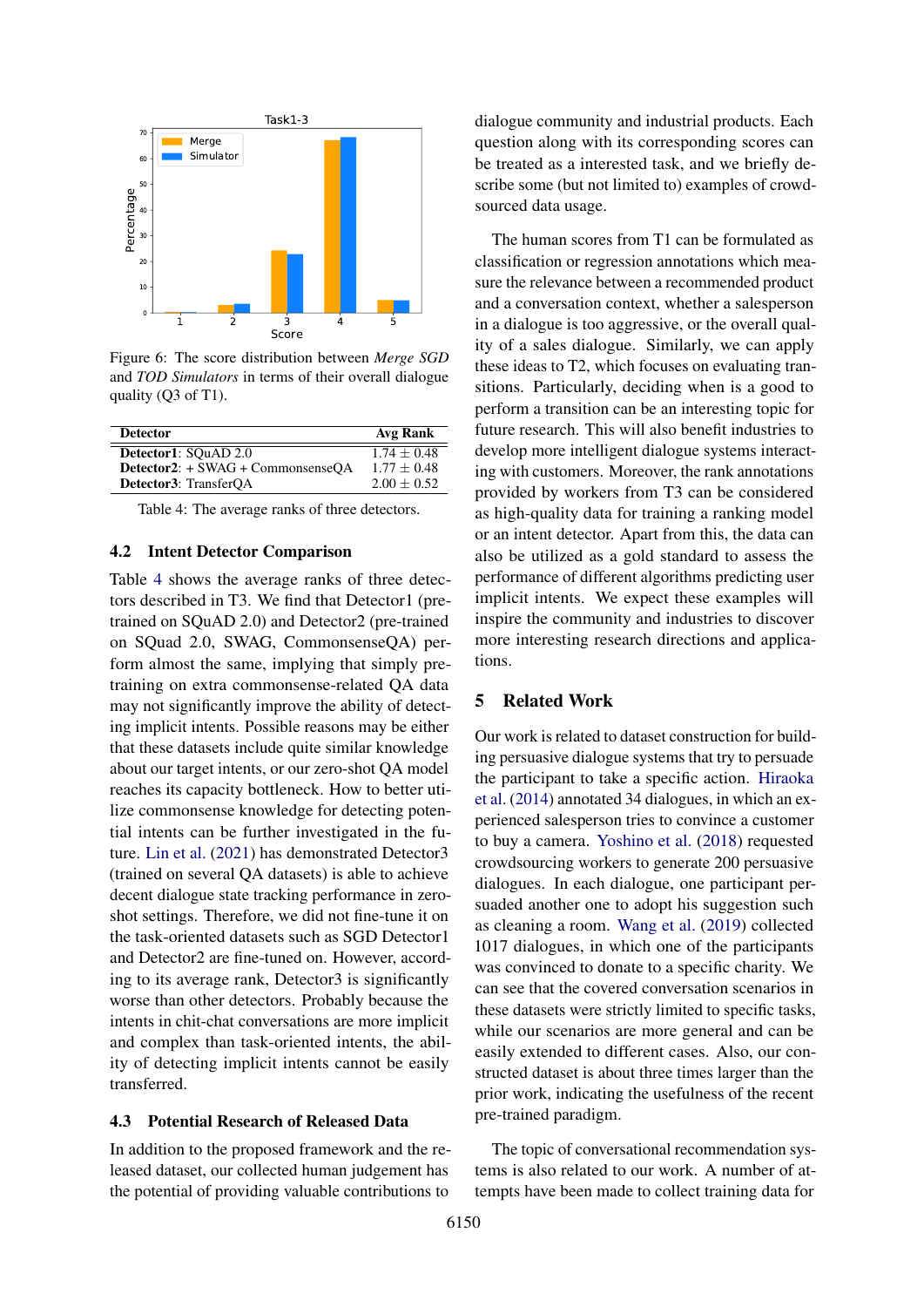conversational recommendation systems. These studies [\(Wu et al.,](#page-10-11) [2019;](#page-10-11) [Zhou et al.,](#page-10-12) [2020;](#page-10-12) [Xu](#page-10-13) [et al.,](#page-10-13) [2020\)](#page-10-13) first extracted a path consisting of an entity or attribute nodes from a knowledge base. Then they asked annotators to write conversational recommendation dialogues. The flow of mentioned topics in a dialogue should follow the extracted path. Similarly, [Liu et al.](#page-9-19) [\(2020\)](#page-9-19) also built a dataset by asking human workers to create dialogues based on a topic path. It should be noted that, in these datasets, the goal of such systems is to only make *entity* recommendations instead of *tasks*, while our work goes beyond them in naturally transferring from chit-chat to task-oriented dialogues and completing a task the user may want.

Another related work is generating a transition between two given open-domain utterances. [Tang](#page-10-14) [et al.](#page-10-14) [\(2019\)](#page-10-14) proposed to generate the transition conditional on a specific word, because they want the generated transition can drive the conversation topic to the specified word. [Sevegnani et al.](#page-9-11) [\(2021\)](#page-9-11) collected a new dataset of human-created one-turn topic transitions. Each dialogue contains 2 utterances with different topics and 1 transition in the middle of them.

There are some recent studies trying to merge chit-chat and task-oriented dialogues, but the purposes of merged dialogues differ from ours. [Sun](#page-10-2) [et al.](#page-10-2) [\(2021\)](#page-10-2) enhanced the utterances in taskoriented dialogues by appending chit-chat sentences. They hope that the agent gains more social, personalized, and engaging communication skills. [Ennen et al.](#page-9-10) [\(2021\)](#page-9-10) proposed a dialogue system that can transfer the style of generated response from chit-chat to task-oriented styles. However, the system is a prototype model, there is still a large gap to properly bridge chitchat and task-oriented dialogues. The motivation of our work is closely similar to the studies by [Yu et al.](#page-10-3) [\(2017\)](#page-10-3) and [Young](#page-10-15) [et al.](#page-10-15) [\(2022\)](#page-10-15). [Yu et al.](#page-10-3) [\(2017\)](#page-10-3) manually created several task-oriented response generation strategies specifically designed for the movie promotion scenario. In addition, the expert knowledge was utilized to design reinforcement learning rewards that help their dialogue system to decide which action to take (i.e., continuing chit-chat or selecting a task-oriented strategy to reply). In order to fuse open-domain and task-oriented dialogues to a complete and natural conversation, [Young et al.](#page-10-15) [\(2022\)](#page-10-15) manually rewrote existing task-oriented utterances

and added new open-domain conversations. The most crucial difference between their work and ours is that, in their dialogues, the user "explicitly" expressed his/her intentions indicating clear clues about when and how to naturally transit from chitchat to task-oriented conversations, while our user intentions are "implicit" which makes detection and transition more challenging.

However, we also observe that the prior work in these studies heavily relied on human efforts (data collection, expert-created strategies, etc.). Therefore, it can be expensive and hard to extend their data or method the practical cases due to the requirement of larger-scale training data. Our proposed framework benefits from the pre-trained models and shows its outstanding conversational capability. The flexibility of extending to diverse cases is also validated, considering that all components inside the framework can be easily substituted by the updated models, and the generated data can be used by semi-supervised or unsupervised methods for cold-start scenarios.

## 6 Conclusion

This paper proposes a novel framework to generate dialogues that naturally transition from opendomain to task-oriented scenarios at a large scale without heavy human efforts. Our proposed chitchat to task-oriented transition approach can capture the suitable timing when the user shows the implicit intents and generate the diverse and natural transition turn to trigger the task-oriented utterances. Our human evaluation shows that the automatically generated dialogues have a reasonable quality with natural conversation flows from a business point of view. The released dataset and framework empowers research community to easily obtain large-scale target dialogues and the human annotated scores can be utilized for related work. This paper has a great potential of guiding future research directions and benefiting the community of both research and industry.

#### Acknowledgements

We thank reviewers for their insightful comments. This work was financially supported from MediaTek Research, Amazon AWS Machine Learning Research Awards, and the Young Scholar Fellowship Program by Ministry of Science and Technology (MOST) in Taiwan, under Grant 111-2628-E-002-016.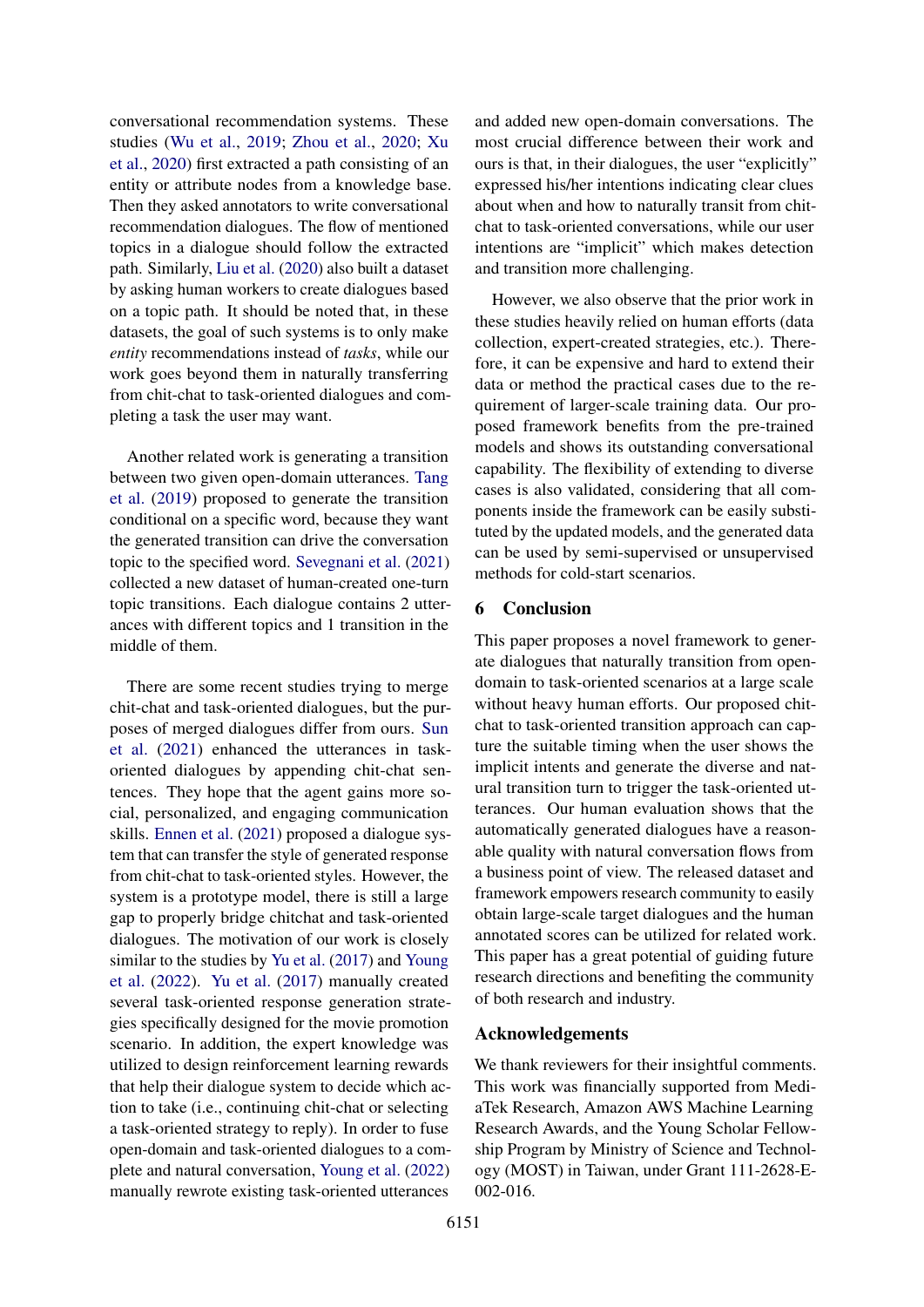#### References

- <span id="page-9-1"></span>Daniel Adiwardana, Minh-Thang Luong, David R. So, Jamie Hall, Noah Fiedel, Romal Thoppilan, Zi Yang, Apoorv Kulshreshtha, Gaurav Nemade, Yifeng Lu, and Quoc V. Le. 2020a. [Towards a human-like open](http://arxiv.org/abs/2001.09977)[domain chatbot.](http://arxiv.org/abs/2001.09977)
- <span id="page-9-2"></span>Daniel Adiwardana, Minh-Thang Luong, David R So, Jamie Hall, Noah Fiedel, Romal Thoppilan, Zi Yang, Apoorv Kulshreshtha, Gaurav Nemade, Yifeng Lu, et al. 2020b. Towards a human-like open-domain chatbot. *arXiv preprint arXiv:2001.09977*.
- <span id="page-9-4"></span>Paweł Budzianowski, Tsung-Hsien Wen, Bo-Hsiang Tseng, Iñigo Casanueva, Stefan Ultes, Osman Ra-madan, and Milica Gašić. 2018. [MultiWOZ - a](https://doi.org/10.18653/v1/D18-1547) [large-scale multi-domain Wizard-of-Oz dataset for](https://doi.org/10.18653/v1/D18-1547) [task-oriented dialogue modelling.](https://doi.org/10.18653/v1/D18-1547) In *Proceedings of the 2018 Conference on Empirical Methods in Natural Language Processing*, pages 5016–5026, Brussels, Belgium. Association for Computational Linguistics.
- <span id="page-9-10"></span>Philipp Ennen, Yen-Ting Lin, Ali Girayhan Ozbay, Ferdinando Insalata, Maolin Li, Ye Tian, Sepehr Jalali, and Da shan Shiu. 2021. [Towards a universal nlg for](http://arxiv.org/abs/2105.10267) [dialogue systems and simulators with future bridg](http://arxiv.org/abs/2105.10267)[ing.](http://arxiv.org/abs/2105.10267)
- <span id="page-9-16"></span>Angela Fan, Mike Lewis, and Yann Dauphin. 2018. [Hi](https://doi.org/10.18653/v1/P18-1082)[erarchical neural story generation.](https://doi.org/10.18653/v1/P18-1082) In *Proceedings of the 56th Annual Meeting of the Association for Computational Linguistics (Volume 1: Long Papers)*, pages 889–898, Melbourne, Australia. Association for Computational Linguistics.
- <span id="page-9-18"></span>Takuya Hiraoka, Graham Neubig, Sakriani Sakti, Tomoki Toda, and Satoshi Nakamura. 2014. [Re](https://aclanthology.org/C14-1161)[inforcement learning of cooperative persuasive di](https://aclanthology.org/C14-1161)[alogue policies using framing.](https://aclanthology.org/C14-1161) In *Proceedings of COLING 2014, the 25th International Conference on Computational Linguistics: Technical Papers*, pages 1706–1717, Dublin, Ireland. Dublin City University and Association for Computational Linguistics.
- <span id="page-9-15"></span>Ari Holtzman, Jan Buys, Li Du, Maxwell Forbes, and Yejin Choi. 2020. [The curious case of neural text](http://arxiv.org/abs/1904.09751) [degeneration.](http://arxiv.org/abs/1904.09751)
- <span id="page-9-5"></span>Ehsan Hosseini-Asl, Bryan McCann, Chien-Sheng Wu, Semih Yavuz, and Richard Socher. 2020. [A simple](https://proceedings.neurips.cc/paper/2020/file/e946209592563be0f01c844ab2170f0c-Paper.pdf) [language model for task-oriented dialogue.](https://proceedings.neurips.cc/paper/2020/file/e946209592563be0f01c844ab2170f0c-Paper.pdf) In *Advances in Neural Information Processing Systems*, volume 33, pages 20179–20191. Curran Associates, Inc.
- <span id="page-9-0"></span>Yanran Li, Hui Su, Xiaoyu Shen, Wenjie Li, Ziqiang Cao, and Shuzi Niu. 2017. [DailyDialog: A manu](https://aclanthology.org/I17-1099)[ally labelled multi-turn dialogue dataset.](https://aclanthology.org/I17-1099) In *Proceedings of the Eighth International Joint Conference on Natural Language Processing (Volume 1: Long Papers)*, pages 986–995, Taipei, Taiwan. Asian Federation of Natural Language Processing.
- <span id="page-9-17"></span>Zhaojiang Lin, Bing Liu, Andrea Madotto, Seungwhan Moon, Zhenpeng Zhou, Paul Crook, Zhiguang Wang, Zhou Yu, Eunjoon Cho, Rajen Subba, and Pascale Fung. 2021. [Zero-shot dialogue state track](https://doi.org/10.18653/v1/2021.emnlp-main.622)[ing via cross-task transfer.](https://doi.org/10.18653/v1/2021.emnlp-main.622) In *Proceedings of the 2021 Conference on Empirical Methods in Natural Language Processing*, pages 7890–7900, Online and Punta Cana, Dominican Republic. Association for Computational Linguistics.
- <span id="page-9-19"></span>Zeming Liu, Haifeng Wang, Zheng-Yu Niu, Hua Wu, Wanxiang Che, and Ting Liu. 2020. [Towards con](https://doi.org/10.18653/v1/2020.acl-main.98)[versational recommendation over multi-type dialogs.](https://doi.org/10.18653/v1/2020.acl-main.98) In *Proceedings of the 58th Annual Meeting of the Association for Computational Linguistics*, pages 1036–1049, Online. Association for Computational Linguistics.
- <span id="page-9-13"></span>Ilya Loshchilov and Frank Hutter. 2019. [Decoupled](https://openreview.net/forum?id=Bkg6RiCqY7) [weight decay regularization.](https://openreview.net/forum?id=Bkg6RiCqY7) In *International Conference on Learning Representations*.
- <span id="page-9-7"></span>A. H. Miller, W. Feng, A. Fisch, J. Lu, D. Batra, A. Bordes, D. Parikh, and J. Weston. 2017. Parlai: A dialog research software platform. *arXiv preprint arXiv:1705.06476*.
- <span id="page-9-8"></span>Mahdi Namazifar, Alexandros Papangelis, Gokhan Tur, and Dilek Hakkani-Tür. 2020. [Language model is](http://arxiv.org/abs/2011.03023) [all you need: Natural language understanding as](http://arxiv.org/abs/2011.03023) [question answering.](http://arxiv.org/abs/2011.03023)
- <span id="page-9-9"></span>Pranav Rajpurkar, Robin Jia, and Percy Liang. 2018. [Know what you don't know: Unanswerable ques](https://doi.org/10.18653/v1/P18-2124)[tions for SQuAD.](https://doi.org/10.18653/v1/P18-2124) In *Proceedings of the 56th Annual Meeting of the Association for Computational Linguistics (Volume 2: Short Papers)*, pages 784– 789, Melbourne, Australia. Association for Computational Linguistics.
- <span id="page-9-6"></span>Abhinav Rastogi, Xiaoxue Zang, Srinivas Sunkara, Raghav Gupta, and Pranav Khaitan. 2020. [Towards](http://arxiv.org/abs/1909.05855) [scalable multi-domain conversational agents: The](http://arxiv.org/abs/1909.05855) [schema-guided dialogue dataset.](http://arxiv.org/abs/1909.05855)
- <span id="page-9-3"></span>Stephen Roller, Emily Dinan, Naman Goyal, Da Ju, Mary Williamson, Yinhan Liu, Jing Xu, Myle Ott, Eric Michael Smith, Y-Lan Boureau, et al. 2021. Recipes for building an open-domain chatbot. In *Proceedings of the 16th Conference of the European Chapter of the Association for Computational Linguistics: Main Volume*, pages 300–325.
- <span id="page-9-12"></span>Victor Sanh, Lysandre Debut, Julien Chaumond, and Thomas Wolf. 2020. [Distilbert, a distilled version of](http://arxiv.org/abs/1910.01108) [bert: smaller, faster, cheaper and lighter.](http://arxiv.org/abs/1910.01108)
- <span id="page-9-11"></span>Karin Sevegnani, David M. Howcroft, Ioannis Konstas, and Verena Rieser. 2021. [OTTers: One-turn topic](https://doi.org/10.18653/v1/2021.acl-long.194) [transitions for open-domain dialogue.](https://doi.org/10.18653/v1/2021.acl-long.194) In *Proceedings of the 59th Annual Meeting of the Association for Computational Linguistics and the 11th International Joint Conference on Natural Language Processing (Volume 1: Long Papers)*, pages 2492–2504, Online. Association for Computational Linguistics.

<span id="page-9-14"></span>Noam Shazeer and Mitchell Stern. 2018. [Adafactor:](http://arxiv.org/abs/1804.04235)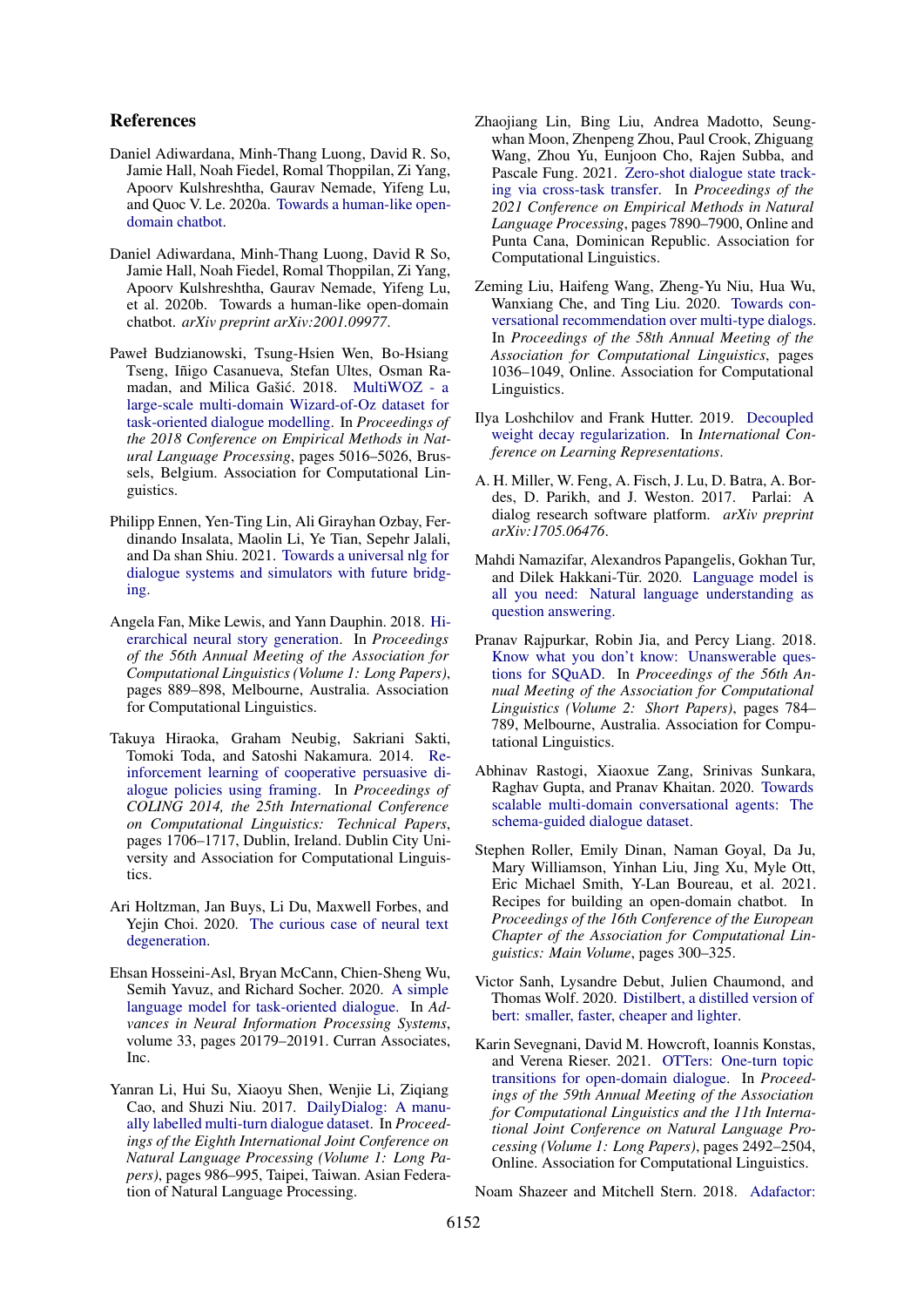[Adaptive learning rates with sublinear memory cost.](http://arxiv.org/abs/1804.04235) *CoRR*, abs/1804.04235.

- <span id="page-10-4"></span>Eric Michael Smith, Mary Williamson, Kurt Shuster, Jason Weston, and Y-Lan Boureau. 2020. [Can you](https://doi.org/10.18653/v1/2020.acl-main.183) [put it all together: Evaluating conversational agents'](https://doi.org/10.18653/v1/2020.acl-main.183) [ability to blend skills.](https://doi.org/10.18653/v1/2020.acl-main.183) In *Proceedings of the 58th Annual Meeting of the Association for Computational Linguistics*, pages 2021–2030, Online. Association for Computational Linguistics.
- <span id="page-10-2"></span>Kai Sun, Seungwhan Moon, Paul Crook, Stephen Roller, Becka Silvert, Bing Liu, Zhiguang Wang, Honglei Liu, Eunjoon Cho, and Claire Cardie. 2021. [Adding chit-chat to enhance task-oriented dialogues.](https://doi.org/10.18653/v1/2021.naacl-main.124) In *Proceedings of the 2021 Conference of the North American Chapter of the Association for Computational Linguistics: Human Language Technologies*, pages 1570–1583, Online. Association for Computational Linguistics.
- <span id="page-10-7"></span>Alon Talmor, Jonathan Herzig, Nicholas Lourie, and Jonathan Berant. 2019. Commonsenseqa: A question answering challenge targeting commonsense knowledge. In *Proceedings of the 2019 Conference of the North American Chapter of the Association for Computational Linguistics: Human Language Technologies, Volume 1 (Long and Short Papers)*, pages 4149–4158.
- <span id="page-10-14"></span>Jianheng Tang, Tiancheng Zhao, Chenyan Xiong, Xiaodan Liang, Eric Xing, and Zhiting Hu. 2019. [Target](https://doi.org/10.18653/v1/P19-1565)[guided open-domain conversation.](https://doi.org/10.18653/v1/P19-1565) In *Proceedings of the 57th Annual Meeting of the Association for Computational Linguistics*, pages 5624–5634, Florence, Italy. Association for Computational Linguistics.
- <span id="page-10-10"></span>Xuewei Wang, Weiyan Shi, Richard Kim, Yoojung Oh, Sijia Yang, Jingwen Zhang, and Zhou Yu. 2019. [Per](https://doi.org/10.18653/v1/P19-1566)[suasion for good: Towards a personalized persuasive](https://doi.org/10.18653/v1/P19-1566) [dialogue system for social good.](https://doi.org/10.18653/v1/P19-1566) In *Proceedings of the 57th Annual Meeting of the Association for Computational Linguistics*, pages 5635–5649, Florence, Italy. Association for Computational Linguistics.
- <span id="page-10-6"></span>Zhiguo Wang, Wael Hamza, and Radu Florian. 2017. [Bilateral multi-perspective matching for natural lan](http://arxiv.org/abs/1702.03814)[guage sentences.](http://arxiv.org/abs/1702.03814)
- <span id="page-10-11"></span>Wenquan Wu, Zhen Guo, Xiangyang Zhou, Hua Wu, Xiyuan Zhang, Rongzhong Lian, and Haifeng Wang. 2019. [Proactive human-machine conversation with](https://doi.org/10.18653/v1/P19-1369) [explicit conversation goal.](https://doi.org/10.18653/v1/P19-1369) In *Proceedings of the 57th Annual Meeting of the Association for Computational Linguistics*, pages 3794–3804, Florence, Italy. Association for Computational Linguistics.
- <span id="page-10-13"></span>Jun Xu, Haifeng Wang, Zhengyu Niu, Hua Wu, and Wanxiang Che. 2020. Knowledge graph grounded goal planning for open-domain conversation generation. In *Proceedings of the AAAI Conference on Artificial Intelligence*, volume 34, pages 9338–9345.
- <span id="page-10-9"></span>Koichiro Yoshino, Yoko Ishikawa, Masahiro Mizukami, Yu Suzuki, Sakriani Sakti, and Satoshi Nakamura. 2018. [Dialogue scenario collection](https://aclanthology.org/L18-1194)

[of persuasive dialogue with emotional expres](https://aclanthology.org/L18-1194)[sions via crowdsourcing.](https://aclanthology.org/L18-1194) In *Proceedings of the Eleventh International Conference on Language Resources and Evaluation (LREC 2018)*, Miyazaki, Japan. European Language Resources Association (ELRA).

- <span id="page-10-15"></span>Tom Young, Frank Xing, Vlad Pandelea, Jinjie Ni, and Erik Cambria. 2022. Fusing task-oriented and opendomain dialogues in conversational agents. In *Proceedings of the Thirty-Sixth AAAI Conference on Artificial Intelligence*, AAAI'22. AAAI Press.
- <span id="page-10-3"></span>Zhou Yu, Alan W Black, and Alexander I. Rudnicky. 2017. [Learning conversational systems that inter](http://arxiv.org/abs/1703.00099)[leave task and non-task content.](http://arxiv.org/abs/1703.00099)
- <span id="page-10-8"></span>Rowan Zellers, Yonatan Bisk, Roy Schwartz, and Yejin Choi. 2018. [SWAG: A large-scale adversar](https://doi.org/10.18653/v1/D18-1009)[ial dataset for grounded commonsense inference.](https://doi.org/10.18653/v1/D18-1009) In *Proceedings of the 2018 Conference on Empirical Methods in Natural Language Processing*, pages 93– 104, Brussels, Belgium. Association for Computational Linguistics.
- <span id="page-10-0"></span>Saizheng Zhang, Emily Dinan, Jack Urbanek, Arthur Szlam, Douwe Kiela, and Jason Weston. 2018. [Per](http://arxiv.org/abs/1801.07243)[sonalizing dialogue agents: I have a dog, do you](http://arxiv.org/abs/1801.07243) [have pets too?](http://arxiv.org/abs/1801.07243)
- <span id="page-10-1"></span>Yizhe Zhang, Siqi Sun, Michel Galley, Yen-Chun Chen, Chris Brockett, Xiang Gao, Jianfeng Gao, Jingjing Liu, and William B Dolan. 2020. Dialogpt: Largescale generative pre-training for conversational response generation. In *Proceedings of the 58th Annual Meeting of the Association for Computational Linguistics: System Demonstrations*, pages 270– 278.
- <span id="page-10-12"></span>Kun Zhou, Yuanhang Zhou, Wayne Xin Zhao, Xiaoke Wang, and Ji-Rong Wen. 2020. Towards topicguided conversational recommender system. In *Proceedings of the 28th International Conference on Computational Linguistics*, pages 4128–4139.

#### <span id="page-10-5"></span>**Questions for Intent Detection**

| <b>Intent</b>          | <b>Ouestion</b>                                          |
|------------------------|----------------------------------------------------------|
| FindMovies             | Is the user asking about finding<br>movies?              |
| GetTimesForMovie       | Is the user asking about getting<br>the time for movies? |
| <b>FindAttractions</b> | Is the user asking about finding<br>attractions?         |
| LookupMusic            | Is the user asking about looking<br>up music?            |
| PlaySong               | Is the user asking about playing<br>songs?               |
| LookupSong             | Is the user asking about looking<br>up songs?            |

Table 5: Intent-associated questions.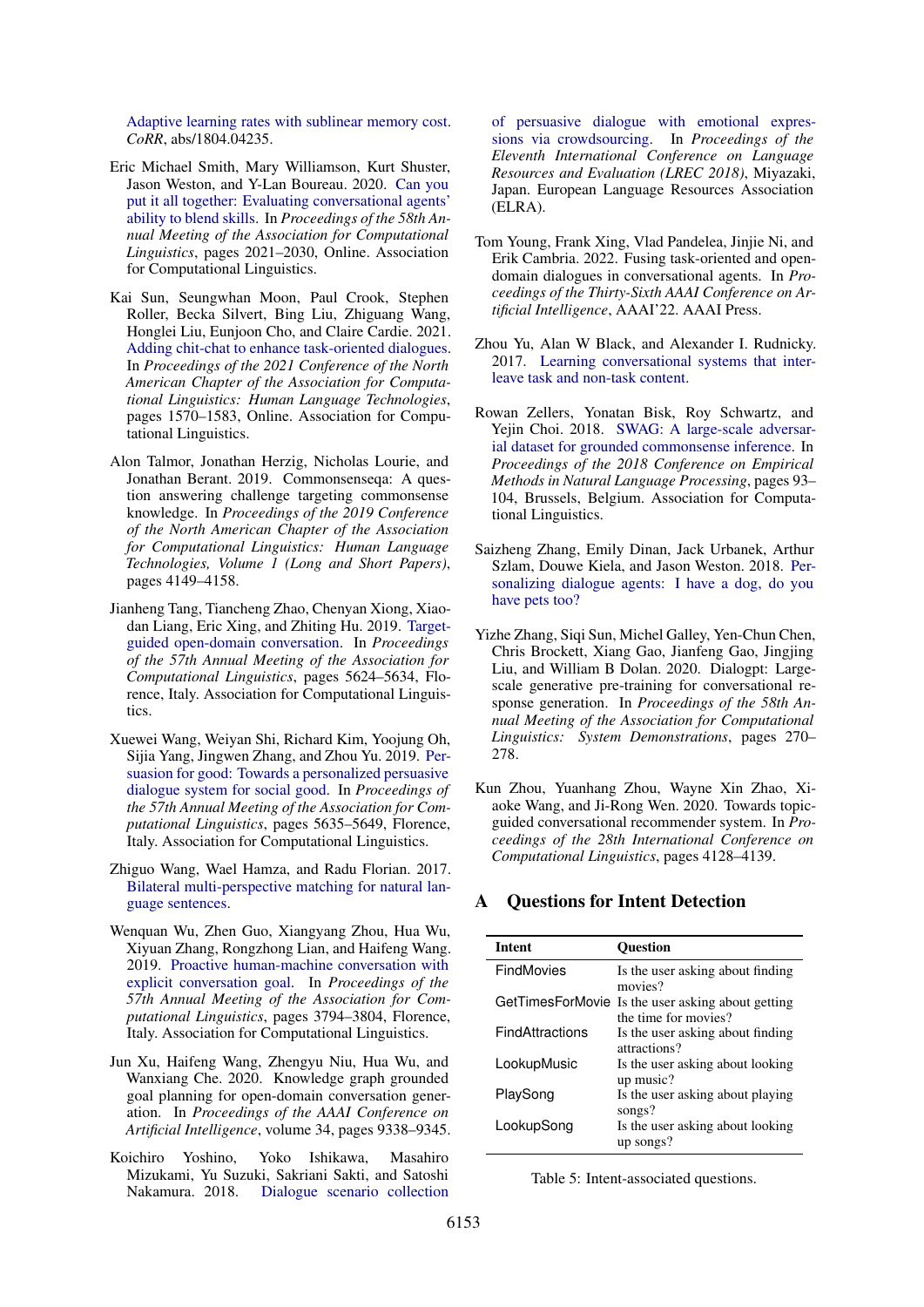## <span id="page-11-0"></span>B Crowdsourcing Guideline

## B.1 Task 1:Salesperson-Customer **Conversation**

In order to improve the skills to sell more products, a beginner salesperson is learning dialogue strategies by reading prior conversations between customers and other salespeople. This beginner salesperson needs your help to determine if a salesperson used a good dialogue strategy to conduct an effective and strategic sales conversion.

In more detail, you will be presented with one conversation history between a salesperson and a customer. The salesperson may recommend a movie, a song, attractions and so on for the customer. Instead of recommending a product or service to the customer directly, the salesperson wants to make the recommendation more gradually and naturally by starting the conversation with chitchat.

In this task, you need to rate the conversation from the following 3 aspects:

- How relevant is the recommended product or service to the conversation context?
- How aggressive is the salesperson's communication strategy?
- Do you think the sales conversation is overall a good example of making sales recommendations?

## **Ouestions**

- How relevant is the recommended product or service to the conversation context?
	- 1: Not at all (it is impossible for me to find the relevance between the recommended item and the context)
	- 2: Less than neutral (it is a bit hard for me to find the relevance between the recommended item and the context)
	- 3: Neutral (With some effort, I can find a reasonable relevance between the recommended item and the context)
	- 4: Relevant (I can easily find that the recommend item has obvious relevance with the context, even though the recommended item is not perfectly matching the context)
	- 5: Very Relevant (the recommended item is perfectly matching the context)
- How aggressive is the salesperson's communication?
	- 1: Not aggressive at all (the conversation flows very naturally and smoothly from chit-chat to making recommendations; If I was the customer, I feel very comfortable when the salesperson is making recommendations)
	- 2: Less than neutral (The flow of the conversation is generally natural and smooth, although there are few imperfections)
	- 3: Neutral (The salesperson starts to recommend an item; It is ok to me)
	- 4: Aggressive (The salesperson suddenly starts to recommend an item; this makes me a bit uncomfortable)
	- 5: Very aggressive (The salesperson suddenly starts to recommend an item; this makes me very uncomfortable)
- Is the sales conversation overall a good example to the beginner salesperson?
	- 1: Not at all (This example is really very bad; the beginner salesperson should not spend time on learning this example)
	- 2: Less than neutral (This example is not good; it would not be a pity if the beginner salesperson skips it)
	- 3: Neutral (This is not a bad example; the beginner salesperson may learn some useful dialogue skills from it, but not very much)
	- 4: Good (This is a good example of making recommendations; the imperfections can be ignored; the beginner salesperson should keep this example in his mind)
	- 5: Very good (This is a perfect example of making recommendations; the beginner salesperson should keep it deeply in his mind)

## B.2 Task 2: Chit-Chat to Task-Oriented **Transition**

In order to improve the skills to sell more products, a beginner salesperson is learning dialogue strategies by reading prior conversations between customers and other salespeople. This beginner salesperson needs your help to determine if a salesperson used a good dialogue strategy to conduct an effective and strategic sales conversion.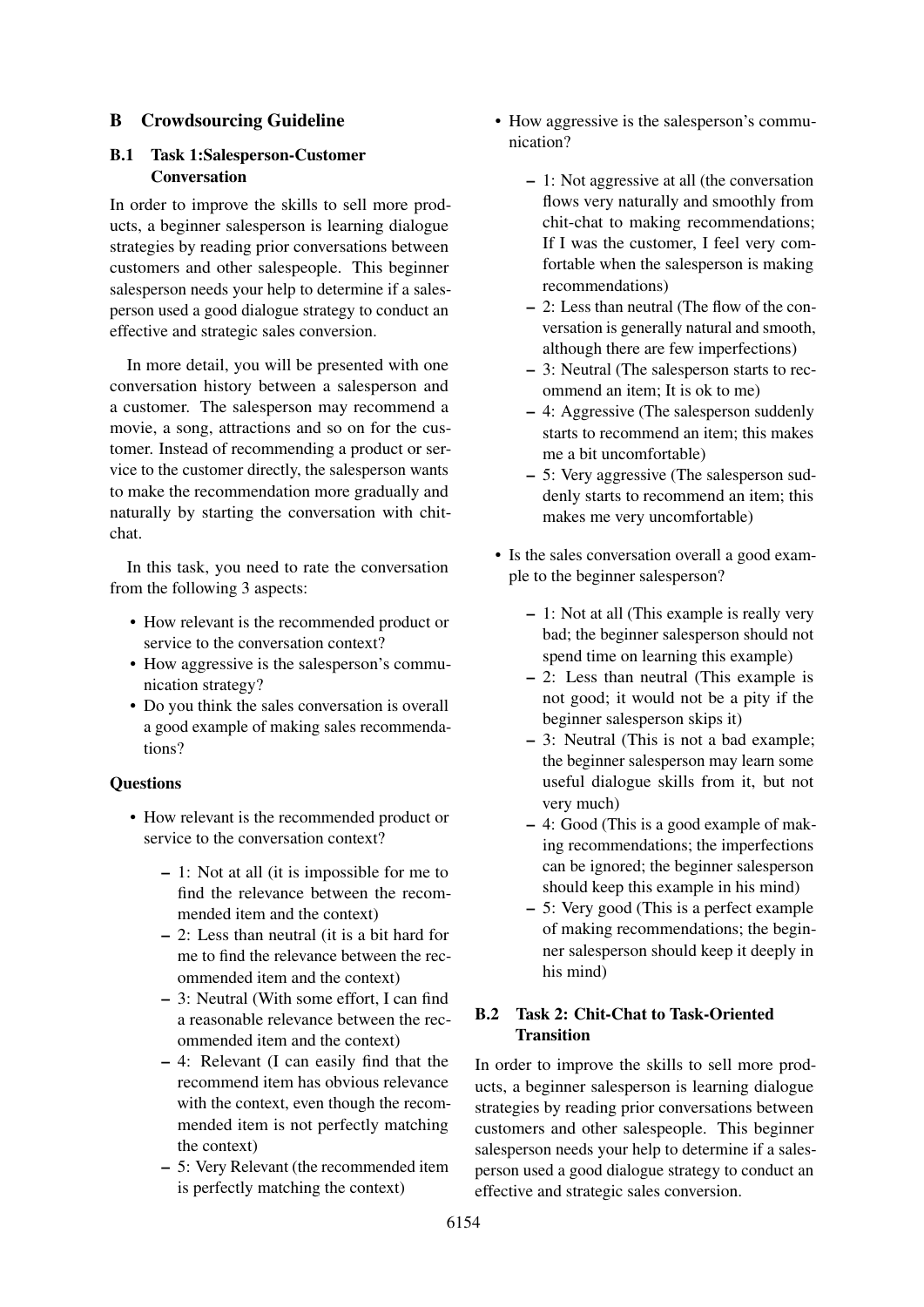You will be presented with a conversation between a salesperson and a customer. The salesperson may recommend a movie, a song, attractions and so on for the customer. Instead of recommending a product or service to the customer directly, the salesperson wants to make the recommendation more gradually and naturally by starting the conversation with chit-chat. Once the salesperson thinks it is the right time, he will say something (named transition in this task) to change the conversation from chit-chat to recommendation-making.

In this task, you will need to rate the transition from the following 4 aspects:

- Is it the right time to make the transition?
- Is the transition relevant to the conversation context?
- Is the transition aggressive?
- Is the transition overall good?

#### **Ouestions**

- Is it the right time to make the transition?
	- 1: Very bad time (This is definitely not the right time to do it. It is highly likely that the customer will find you very annoying)
	- 2: Bad time (This is not a good time to make the transition. It may cause negative customer feelings)
	- 3: Neutral (I don't think making the transition at the time is good, but it is ok to me to continue the conversation if I was the customer)
	- 4: Good time (it is a good time to make the transition, but maybe it will be perfect if the transition is made earlier or later)
	- 5: Very good time (it is a perfect time to make the transition)
- Is the transition relevant to the conversation context?
	- 1: Not at all (it is impossible for me to find the relevance between the transition and the context)
	- 2: Less than neutral (it is a bit hard for me to find the relevance between the transition and the context)
- 3: Neutral (With some effort, I can find a reasonable relevance between the transition and the context)
- 4: Relevant (I can easily find that the transition has obvious relevance with the context, even though the transition is not perfectly matching the context)
- 5: Very Relevant (the transition is perfectly matching the context; it is hard for me to find a better transition)
- Is the transition aggressive?
	- 1: Not aggressive at all (the conversation flows very naturally and smoothly from chit-chat to making the transition; If I was the customer, I feel very comfortable when the salesperson is doing it)
	- 2: Less than neutral (The flow of the conversation is generally natural and smooth, although there are few imperfections)
	- 3: Neutral (The salesperson starts to make the transition; It is ok to me)
	- 4: Aggressive (The salesperson suddenly starts to make the transition; this makes me a bit uncomfortable)
	- 5: Very aggressive (The salesperson suddenly starts to make the transition; this makes me very uncomfortable)
- Is the transition overall good?
	- 1: Not at all (This transition is really very bad; the beginner should not spend time on leaning this transition)
	- 2: Less than neutral (This transition is not good; It would not be a pity if the beginner salesperson skips this example)
	- 3: Neutral (This is not a bad transition; the beginner salesperson may learn some useful dialogue skills from it, but not very much)
	- 4: Good (This is a good example of making a transition; the imperfections can be ignored; the beginner salesperson should keep this example in his mind)
	- 5: Very good (This is a perfect example of making a transition; the beginner salesperson should keep it deeply in his mind)
- Which transition of the following do you think is the best?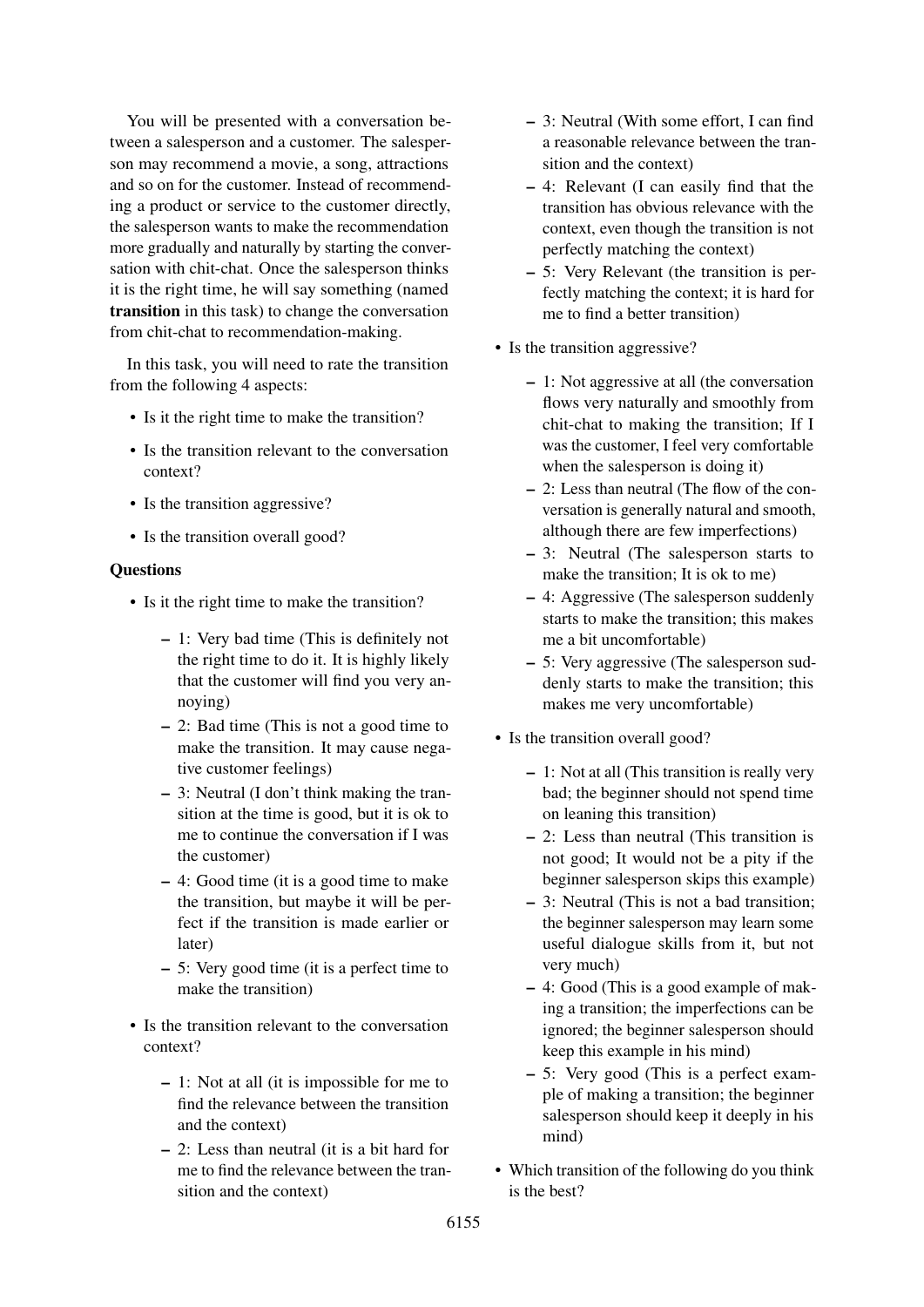- *transition 1*
- *transition 2*
- *transition 3*
- *transition 4*

#### B.3 Task 3: Customer's Implicit Intent

In order to improve skills to sell more products, some beginner salespersons are practicing dialogue strategies by reading prior conversations between customers and other salespeople. When reading a conversation, they will try to guess what the customer is thinking or what the customer might be most likely interested in. These beginner salespersons need your opinions about the reasonability of their answers.

In this task, you will be presented with a conversation snippet between a salesperson and a customer. These beginners provided their guesses right after a customer's utterance. There are three sets of intent detected by different salespersons. You will need to rank them in terms of the intent relevance (implicit intent) with the conversation. If they have the exactly same intent, you can give them the same rank. Otherwise, please decide which is the better one. 1 for the best intents. 3 for the worst intents. In addition, "None" means there isn't any intent detected by the salespersons.

#### Example

|       | <b>Sales:</b> Hello, what is your hobby?               |
|-------|--------------------------------------------------------|
| User: | I like to read a lot. I also like to go to the movies. |
|       | What about yourself?                                   |
|       |                                                        |
|       | · [FindMovies, LookupMusic]                            |
|       | · [PlaySong]                                           |
|       | · [LookupMusic]                                        |

All possible intents might exist in the conversation.

- LookupSong: find songs to listen to
- PlaySong: play songs
- LookupMusic: find music to listen to
- FindMovies: find movies to watch
- GetTimesForMovie: obtain the available time for watching a movie
- FindAttractions: find attractions to visit

## **Ouestions**

• Please select the rank for the [FindMovies, LookupMusic].

- 2 – 3
- Please select the rank for the [PlaySong].
	- 1 – 2 – 3
- Please select the rank for the [LookupMusic].
	- 1 – 2
	- 3
- Please choose your own answers given this conversation.
	- LookupSong
	- PlaySong
	- LookupMusic
	- FindMovies
	- GetTimesForMovie
	- FindAttractions
	- None

– 1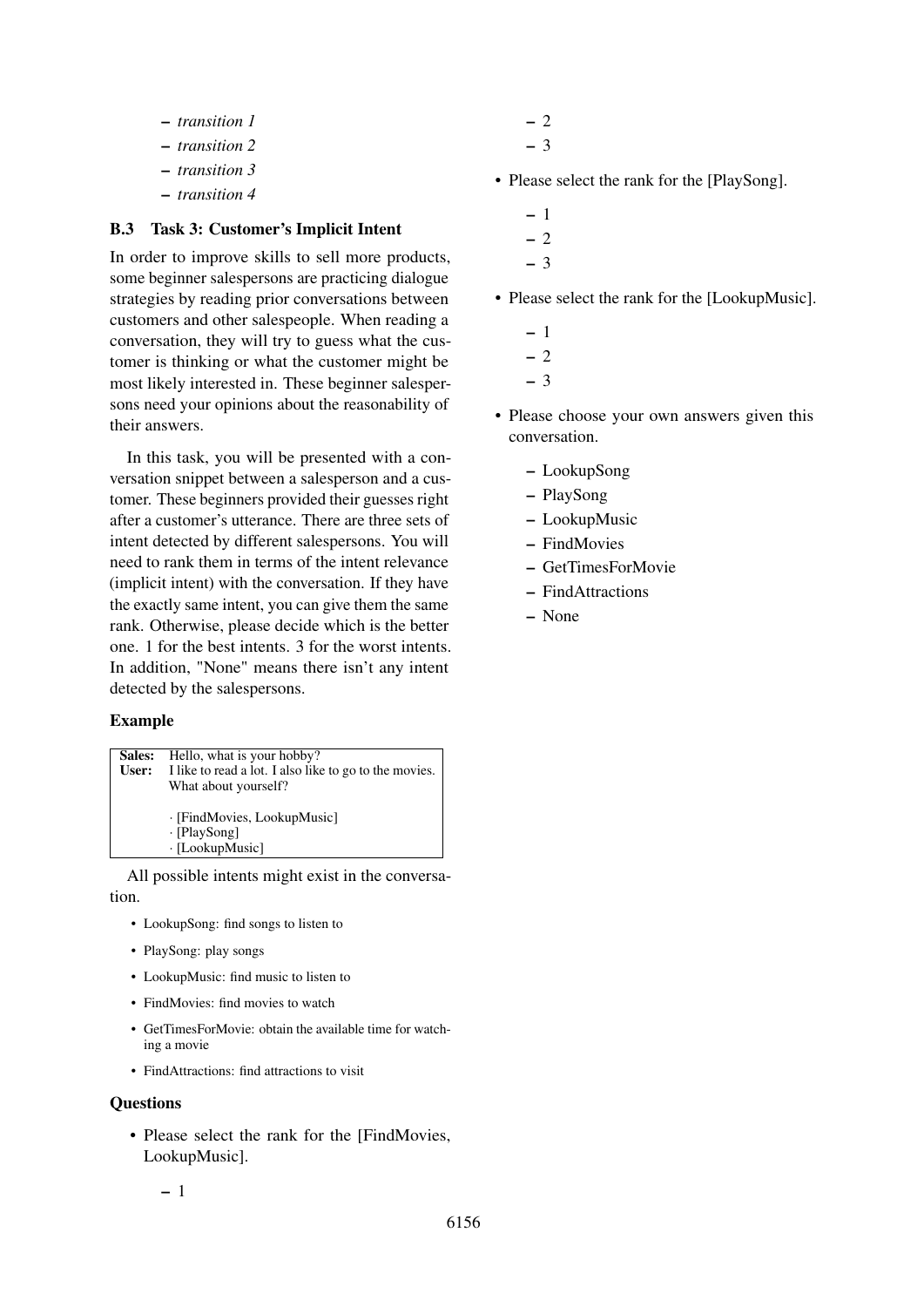# C Generated Dialogue Samples

| <b>Task-oriented Simulators</b> |                                                                                          |  |
|---------------------------------|------------------------------------------------------------------------------------------|--|
| Sales:                          | Oh, I'm sorry to hear that. Do you have any other family members that you are close      |  |
|                                 | $\mathfrak{to}?$                                                                         |  |
| User:                           | Yes, I have two brothers and two sisters. We are all very close. How about you?          |  |
| Sales:                          | I don't have any siblings, but I have a lot of cousins that I'm very close to.           |  |
| User:                           | That's great. I'm glad you have a good relationship with your cousins. What do you       |  |
|                                 | like to do for fun?                                                                      |  |
| Sales:                          | I like to play video games and watch movies. What about you, what do you enjoy           |  |
|                                 | $\text{doing?}$                                                                          |  |
| User:                           | I like playing video games as well. I also like to go to the movies. I love going to the |  |
|                                 | theater. - FindMovies                                                                    |  |
| Sales:                          | Sure, what kind of movies do you like to watch? Can you see [movie_name]? -              |  |
|                                 | [Transition]                                                                             |  |
| User:                           | I would love to see Captain Marvel. I'd like to watch it at Century at Tanforan.         |  |
| Sales:                          | I found [count] movie you might like. How about [movie_name]?                            |  |
| User:                           | Yeah, Hotel Mumbai sounds good.                                                          |  |
| Sales:                          | You want to play [title] without subtitles, is that right?                               |  |
| User:                           | Yes, that's right.                                                                       |  |
| Sales:                          | Okay, so you want me to play the movie you requested. I'll start the movie now.          |  |
| User:                           | Yes, please do.                                                                          |  |
| Sales:                          | Can you please confirm that you want to play [title] without subtitles?                  |  |

|        | <b>Merge SGD</b>                                                                     |
|--------|--------------------------------------------------------------------------------------|
| User:  | I like to drive around in my black car and listen to music. What do you like to do?  |
| Sales: | I love going to the beach and swimming. What kind of music do you listen to?         |
| User:  | I listen to a lot of rap and hip hop. Do you have a favorite rapper? - LookupMusic   |
| Sales: | I'm a top notch rapper and I'm a rock musician. Are you in the mood for the music. - |
|        | [Transition]                                                                         |
| User:  | I'm in the mood for some music. Can you find songs from the album Camila.            |
| Sales: | What about the song [song_name] from the album [album] by [artist]?                  |
| User:  | I'm not in the mood for that one, do you have a different song?                      |
| Sales: | What about the song [song_name] from the album [album] by [artist]?                  |
| User:  | What is the genre of the song?                                                       |
| Sales: | Real Friends is a [genre] song.                                                      |
| User:  | Sounds good.                                                                         |
| Sales: | Do you want to hear the song now?                                                    |
| User:  | Yes, I would love to.                                                                |
| Sales: | You want to play [song_name] on your [playback_device]?                              |
| User:  | No, I would prefer to play it on my kitchen speaker.                                 |
| Sales: | You want to play [song_name] on your [playback_device]?                              |
| User:  | Yes, that's right.                                                                   |
| Sales: | The song is now playing.                                                             |
| User:  | Thank you very much.                                                                 |
| Sales: | Is there anything else I can help you with?                                          |
| User:  | No, that is all. Thank you for your time.                                            |
| Sales: | Enjoy your music. Have a wonderful day.                                              |

-